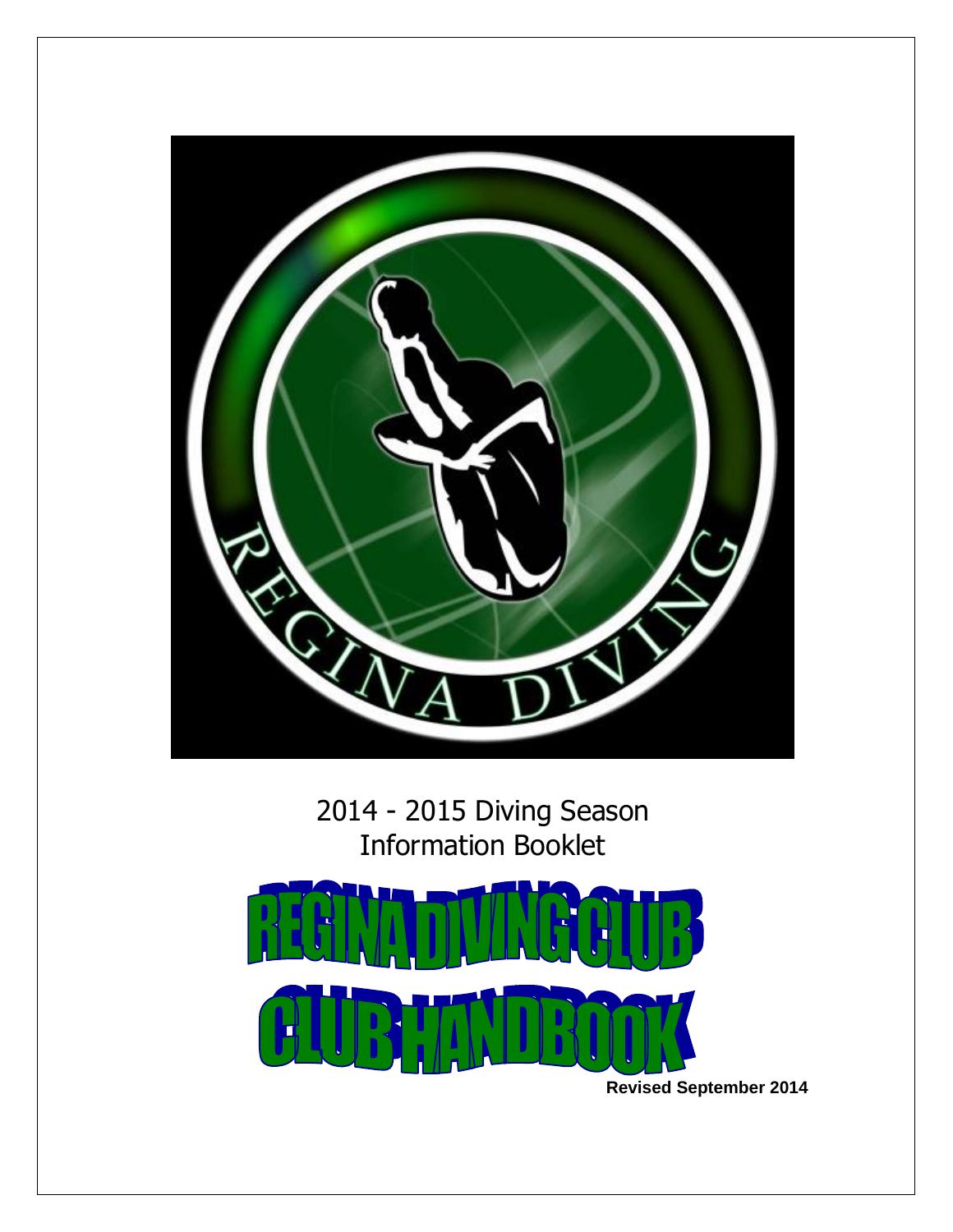# **Table of Contents**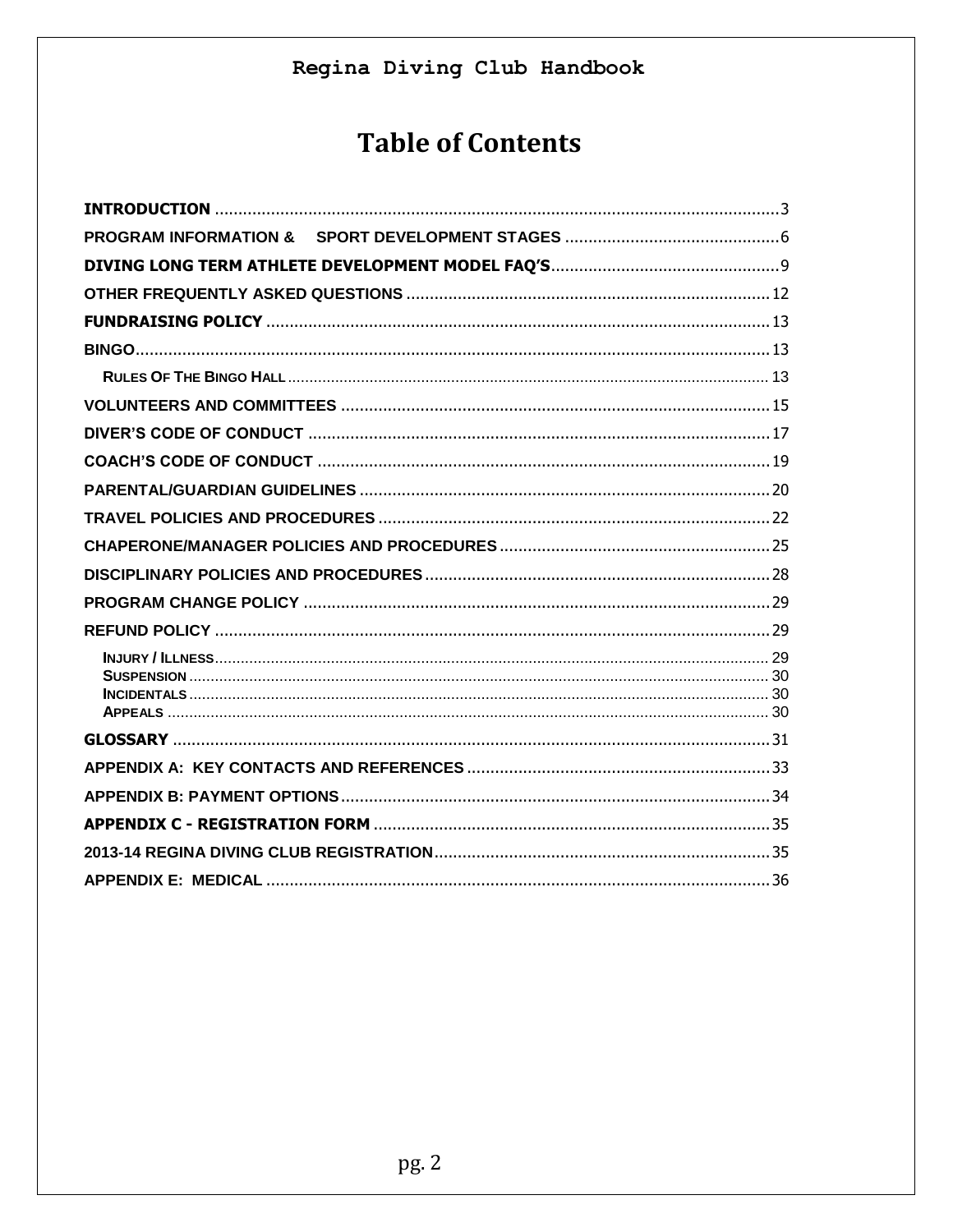# **MISSION STATEMENT:**

The Regina Diving Club will provide a quality environment for individuals to: \* achieve their potential in the sport of diving \* acquire the life-skills of pride, discipline, loyalty and commitment.

<span id="page-2-0"></span>**WELCOME to the Regina Diving Club (RDC)!** We hope your involvement with our Club will prove to be as enjoyable and satisfying as it has been for many others before you.

The Regina Diving Club is a non-profit organization, working to adhere to the philosophy and ideals of the organization as written in the Mission Statement. These ideals are: to foster the growth of the individual's spirit, mind and body, and to develop a sense of responsibility to each other and to the community.

Our Club is parent-run, directed, and managed, and your involvement is imperative. A big part of your involvement is fees, which may be offset by fund-raising opportunities. For all levels above Learn to Dive, your participation is expected. You may contribute in many ways, such as helping to plan and run competitions, officiating, chairing a committee, providing professional consultation, or becoming a member of the Board of Directors. Whatever your area of interest or expertise, we can use your help. For further information, please contact any member of the Board of Directors (listed within this document).

This handbook is designed to provide you and your diver with general guidelines and expectations. If you have any questions about your diver's program, please feel free to contact your coach during non-training times. Further information, including, a monthly training schedule, can be obtained from our homepage at [www.reginadiving.ca](http://www.reginadiving.ca/)

## **GOALS**

- 1. To develop and maintain technical programs that will allow all athletes to fully realize their potential.
- 2. To develop, support and maintain qualified coaches sufficient to provide a full range of Club programs.
- 3. To develop, support and maintain a recruitment system to ensure a consistent succession of competitive athletes and coaches.
- 4. To generate revenue that will enable the Club to maintain and upgrade equipment, and support the club financially as needed.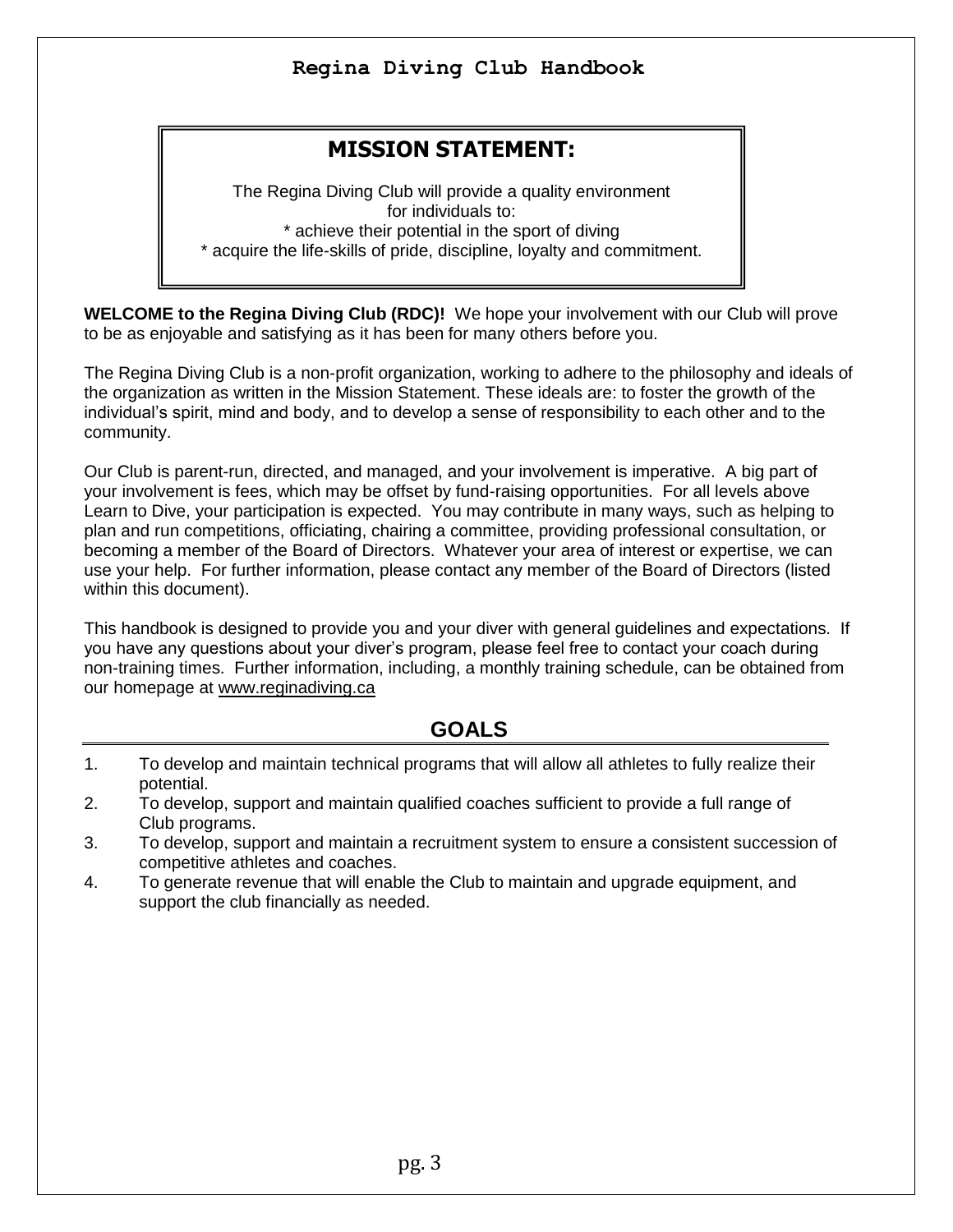## **Head Coach's Note:**

With a new diving season fast approaching, I would like to take this opportunity to provide some information about improvements made to our club programming and structure. To better serve our divers, the Regina Diving Club has improved our program structure to reflect the competitive and recreational goals of the organization.

Diving Plongeon Canada's Long-Term Athlete Development (LTAD) model has served as a road map for program changes. "A LTAD is simply a description of what conditions children need, at each stage of their growth, to meet their full athletic potential." For more information about LTAD models, please visit Sport Canada's website at www.canadiansportforlife.ca. These conditions as well as the established competitive age group system are the building blocks for a newly adapted program structure.

The competitive stream of our program has been divided along age groups, and commitment levels to reflect the demands of competitive National and Novice requirements. The age groups and program schedules have been set to provide divers with the best opportunity to achieve success at their level of competition. Some may see these changes as restrictive, however your coaching staff see them as a necessity to manage group sizes, pool space, and achieve individual and program goals. Your diver's access to equipment will be improved. Each training group will be afforded an appropriate coach/diver ratio and more time on the boards, meaning a greater opportunity to be successful.

The recreational stream remains relatively unchanged; however we now offer an opportunity for younger children to become involved with the "Tumble Bugs" program for 3 & 4 year olds.

If you are new to our organization, I would like to thank you for your interest and welcome you to the club. If you are a returning member, it will be nice to see you back on deck for what I know will be a fun and successful season.

Thank you,

Laura Desautels Head Coach Regina Diving Club

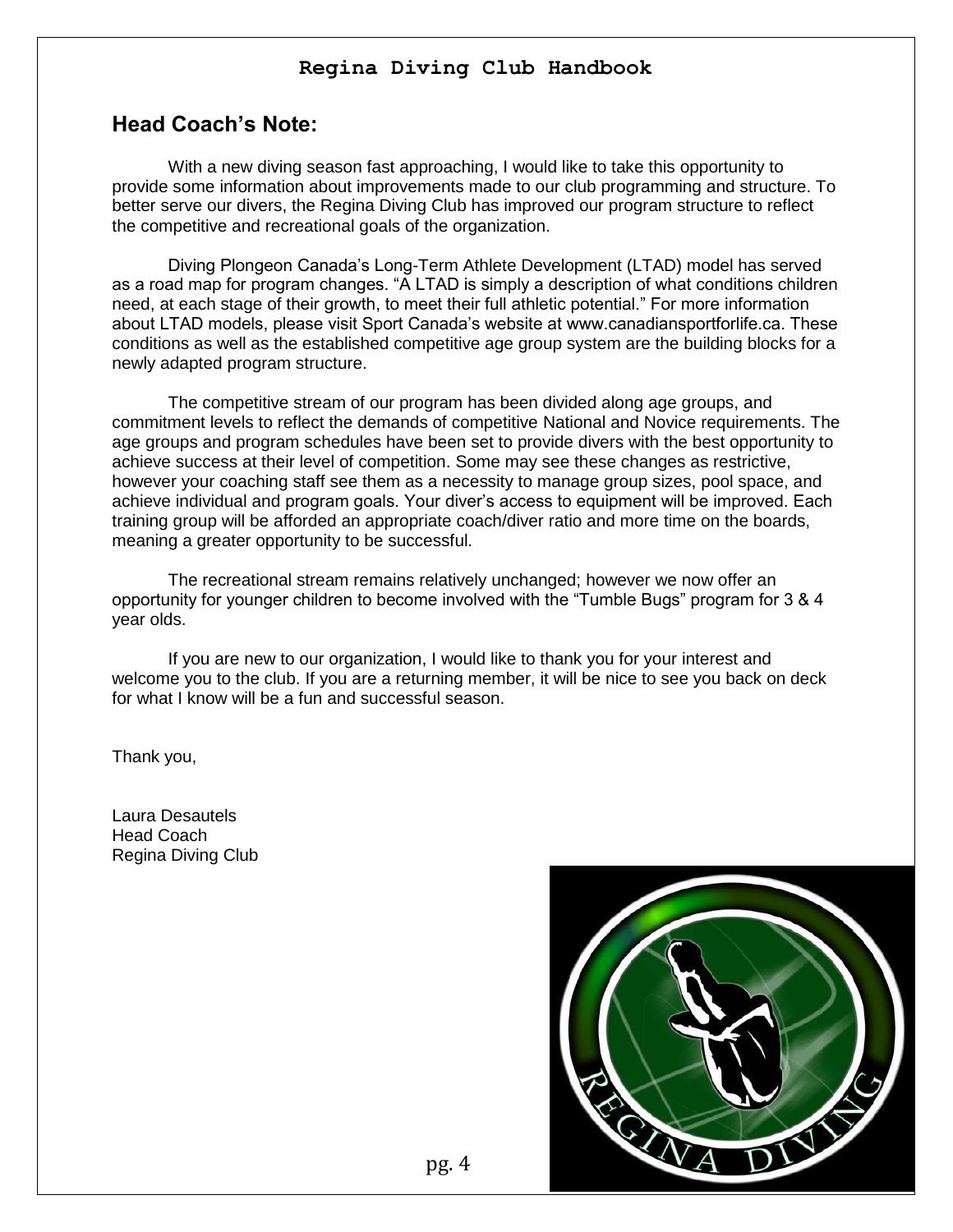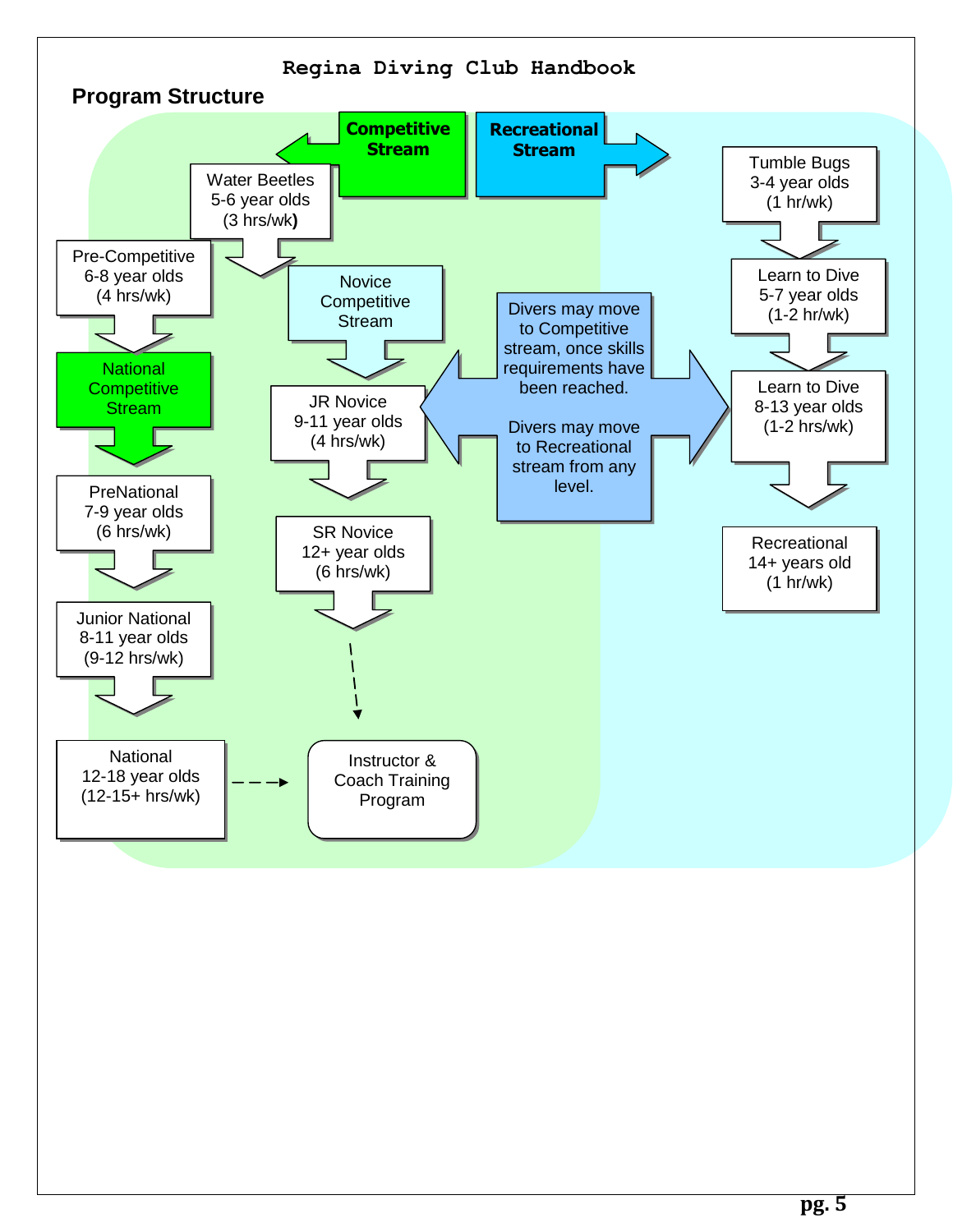# **Regina Diving Club Handbook PROGRAM INFORMATION & SPORT DEVELOPMENT STAGES**

<span id="page-5-0"></span>

|                      |                                  | <b>Introductory Programming</b>                                      |                                                                            |
|----------------------|----------------------------------|----------------------------------------------------------------------|----------------------------------------------------------------------------|
| <b>Training</b>      | <b>Sport</b>                     | <b>Program Description</b>                                           | <b>Lesson Structure</b>                                                    |
| <b>Group</b>         | <b>Development</b>               |                                                                      |                                                                            |
|                      | <b>Stage</b>                     |                                                                      |                                                                            |
| Tumble               | <b>Active Start:</b>             | For children not yet advanced                                        | Each lesson split into 40 minutes of                                       |
| <b>Bugs</b>          | <b>Basic</b>                     | enough to swim in the deep end<br>but want to learn the fundamentals | tumbling, flexibility, handstands,<br>trampoline and dryboard training and |
| $(3-4$ yrs)          | movement<br>orientation with     | of diving. Participants will gain                                    | 20 minutes of shallow water skills.                                        |
|                      | a focus on                       | basic strength, flexibility, balance                                 |                                                                            |
|                      | physical                         | and listening skills while having                                    |                                                                            |
|                      | literacy and                     | fun on the trampoline & tumbling                                     |                                                                            |
|                      | FUN.                             | mats.                                                                |                                                                            |
| Water                | <b>Sport Entry:</b>              | For children ready to transition                                     | Each lesson split into 60 minutes of                                       |
| <b>Beetles</b>       | Basic diving                     | their fundamentals to the diving                                     | dryland including tumbling, flexibility,                                   |
| $(5-6$ yrs)          | movement                         | board. Participants will gain basic                                  | strengthening, trampoline, and                                             |
|                      | orientation.<br>Socialization in | strength, flexibility, balance,<br>coordination and spatial          | dryboard training and 30 minutes of<br>diving.                             |
|                      | sport                            | awareness. This program is                                           |                                                                            |
|                      | environment.                     | offered by invitation only.                                          |                                                                            |
|                      |                                  | <b>Novice (Provincial &amp; Regional) Competitive Stream</b>         |                                                                            |
| Training             | <b>Sport</b>                     | <b>Program Description</b>                                           | <b>Lesson Structure</b>                                                    |
| Group                | <b>Development</b>               |                                                                      |                                                                            |
|                      | <b>Stage</b>                     |                                                                      |                                                                            |
| <b>JR</b>            | <b>Technical</b>                 | For divers developing a Novice or                                    | Each lesson split into 60 minutes of                                       |
| <b>Novice</b>        | Foundations:                     | Provincial competitive list and                                      | tumbling, flexibility, strengthening,                                      |
| $(9-11 \text{ yrs})$ | Focus on the<br>acquisition of   | working towards the National<br>level. Areas of focus include:       | trampoline and dryboard training &<br>60 minutes of diving.                |
| <b>SR</b>            | all basic diving                 | strength, coordination, flexibility,                                 |                                                                            |
| <b>Novice</b>        | skill sets.                      | balance, fitness and spatial                                         |                                                                            |
| $(12 + yrs)$         |                                  | awareness through dryland and                                        |                                                                            |
|                      |                                  | water training. Introduction of 3M                                   |                                                                            |
|                      |                                  | & 5M platforms. This program is                                      |                                                                            |
|                      |                                  | offered by invitation only.                                          |                                                                            |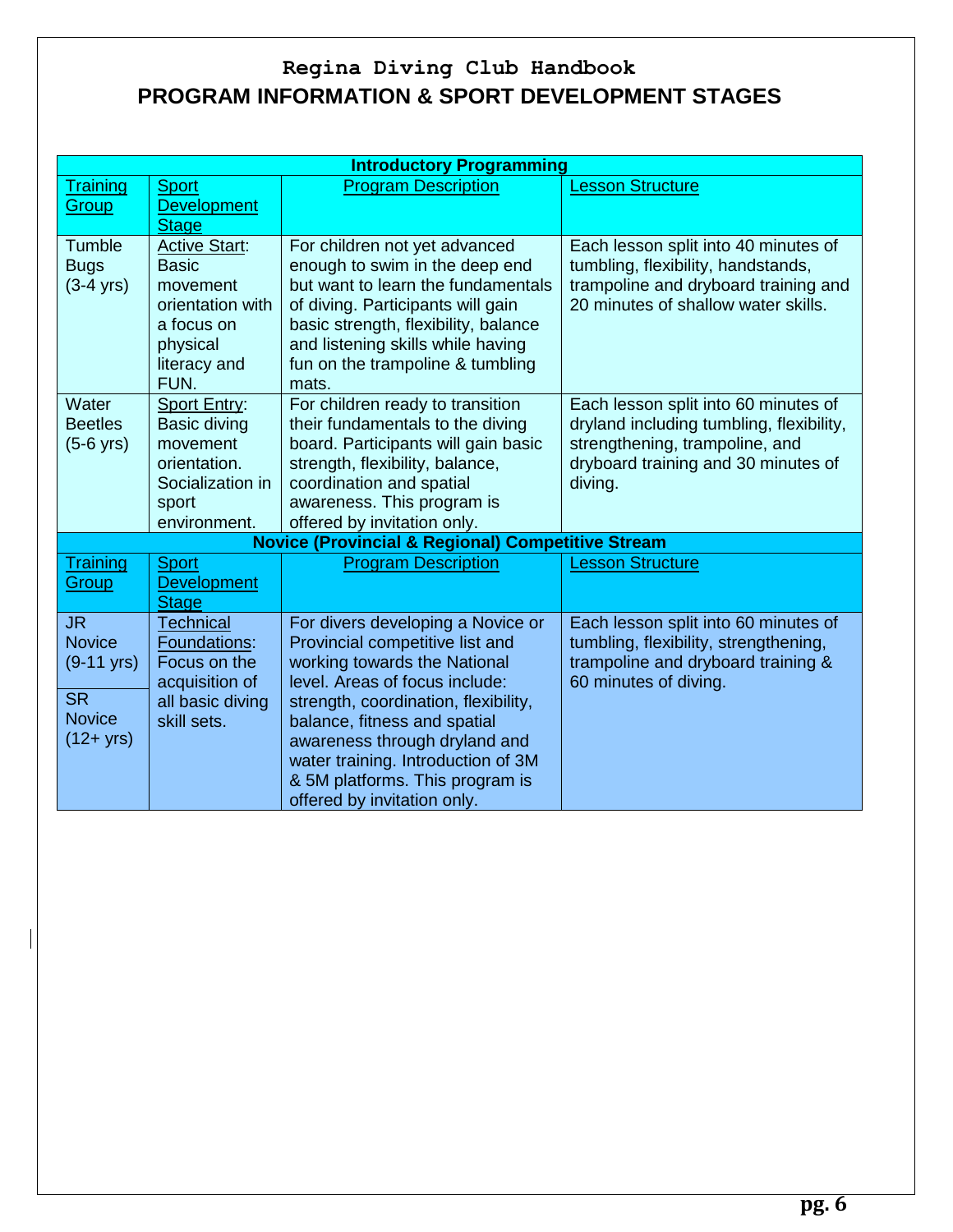|                                                                      |                                                                                                                                                                                                               | Regina Diving Club Handbook                                                                                                                                                                                                                                                                                                                                                                                                                                                                                                                                                       |                                                                                                                                                                                                                                                       |
|----------------------------------------------------------------------|---------------------------------------------------------------------------------------------------------------------------------------------------------------------------------------------------------------|-----------------------------------------------------------------------------------------------------------------------------------------------------------------------------------------------------------------------------------------------------------------------------------------------------------------------------------------------------------------------------------------------------------------------------------------------------------------------------------------------------------------------------------------------------------------------------------|-------------------------------------------------------------------------------------------------------------------------------------------------------------------------------------------------------------------------------------------------------|
|                                                                      |                                                                                                                                                                                                               | National (Regional, National & International) Competitive Stream                                                                                                                                                                                                                                                                                                                                                                                                                                                                                                                  |                                                                                                                                                                                                                                                       |
| <b>Training Group</b>                                                | Sport<br><b>Development</b><br><b>Stage</b>                                                                                                                                                                   | <b>Program Description</b>                                                                                                                                                                                                                                                                                                                                                                                                                                                                                                                                                        | Lesson Structure                                                                                                                                                                                                                                      |
| Pre-Competitive<br>$(6-8$ yrs)<br><b>Pre National</b><br>$(7-9$ yrs) | <b>Technical</b><br>Foundations:<br>Beginning the<br>acquisition of all<br>basic diving skill<br>sets.                                                                                                        | For divers ready to transition their<br>fundamental skills on the diving board into<br>dive requirements for their age group.<br>Divers will continue gaining strength,<br>flexibility, balance, coordination and spatial<br>awareness. This program is offered by<br>invitation only.                                                                                                                                                                                                                                                                                            | Each lesson is split into 60 minutes of<br>tumbling, flexibility, strengthening,<br>trampoline and dryboard training &<br>60 minutes of diving.                                                                                                       |
| <b>Junior National</b><br>$(8-11 \text{ yrs})$                       | <b>Technical</b><br>Foundations:<br>Focus on the<br>acquisition of all<br>basic diving skill<br>sets.                                                                                                         | For divers developing a National competitive<br>list. Areas of focus include: strength,<br>coordination, flexibility, balance, fitness and<br>spatial awareness through dryland and<br>water training. Technical skills determined<br>by age group requirements. Skills performed<br>from 3M & 5M platforms, and the<br>introduction of 7.5M platform. This program<br>is offered by invitation only.                                                                                                                                                                             | Each lesson split into 90 minutes of<br>tumbling, flexibility, strengthening,<br>trampoline and dryboard training &<br>90 minutes of diving.                                                                                                          |
| National 1<br>$(12-18 \text{ yrs})$                                  | Competitive<br>Foundations:<br>Application of<br>basic skill sets for<br>dives performed<br>in competition.<br>Increase the<br>number and<br>difficulty of skills<br>for use in<br>competitive dive<br>lists. | For divers possessing the technical sills to<br>compete at the National and International<br>level. Areas of focus include: strength,<br>coordination, flexibility, balance, fitness and<br>spatial awareness through dryland and<br>water training. Technical skills determined<br>by age group requirements. Skills performed<br>from 3M, 5M & 7.5M platforms, and the<br>introduction of 10M platform. Introduction<br>of conditioning program. This program is<br>offered by invitation only.                                                                                 | Each lesson split into 90 minutes of<br>tumbling, flexibility, strengthening,<br>trampoline and dryboard training &<br>90 minutes of diving.                                                                                                          |
| <b>National 2</b><br>$(12-18 \text{ yrs})$                           | Consolidation:<br>Consolidation of<br>all experiences<br>and skills for<br>competitive<br>purposes.                                                                                                           | For divers possessing the technical sills to<br>compete at the National and International<br>level. Areas of focus include: strength,<br>coordination, flexibility, balance, fitness and<br>spatial awareness through dryland and<br>water training. Technical skills determined<br>by age group dive requirements. Skills<br>performed from 3M, 5M, 7.5M & 10M<br>platforms. Additional conditioning program.<br>This program is offered by invitation only.                                                                                                                     | Each lesson split into 90 minutes of<br>tumbling, flexibility, strengthening,<br>trampoline and dryboard training &<br>90 minutes of diving. Conditioning<br>program performed in addition to<br>regular training schedule.                           |
| <b>National 3</b><br>$(16 + yrs)$                                    | <b>Realization:</b><br>Realization of<br>sport career<br>potential.                                                                                                                                           | For divers possessing the technical skills to<br>compete at the National and International<br>level, pursuing opportunities Provincial &<br>National Teams, and NCAA university<br>scholarships. Areas of focus include:<br>strength, coordination, flexibility, balance,<br>fitness and spatial awareness through<br>dryland and water training. Technical skills<br>determined by age group and Senior<br>National dive requirements. Skills performed<br>from 3M, 5M, 7.5M & 10M platforms.<br>Additional conditioning program. This<br>program is offered by invitation only. | Each lesson split into 90 minutes of<br>flexibility, strength, diving specific<br>dryland skills using platform,<br>trampoline and dryboard & 90<br>minutes of diving. Conditioning<br>program performed in addition to<br>regular training schedule. |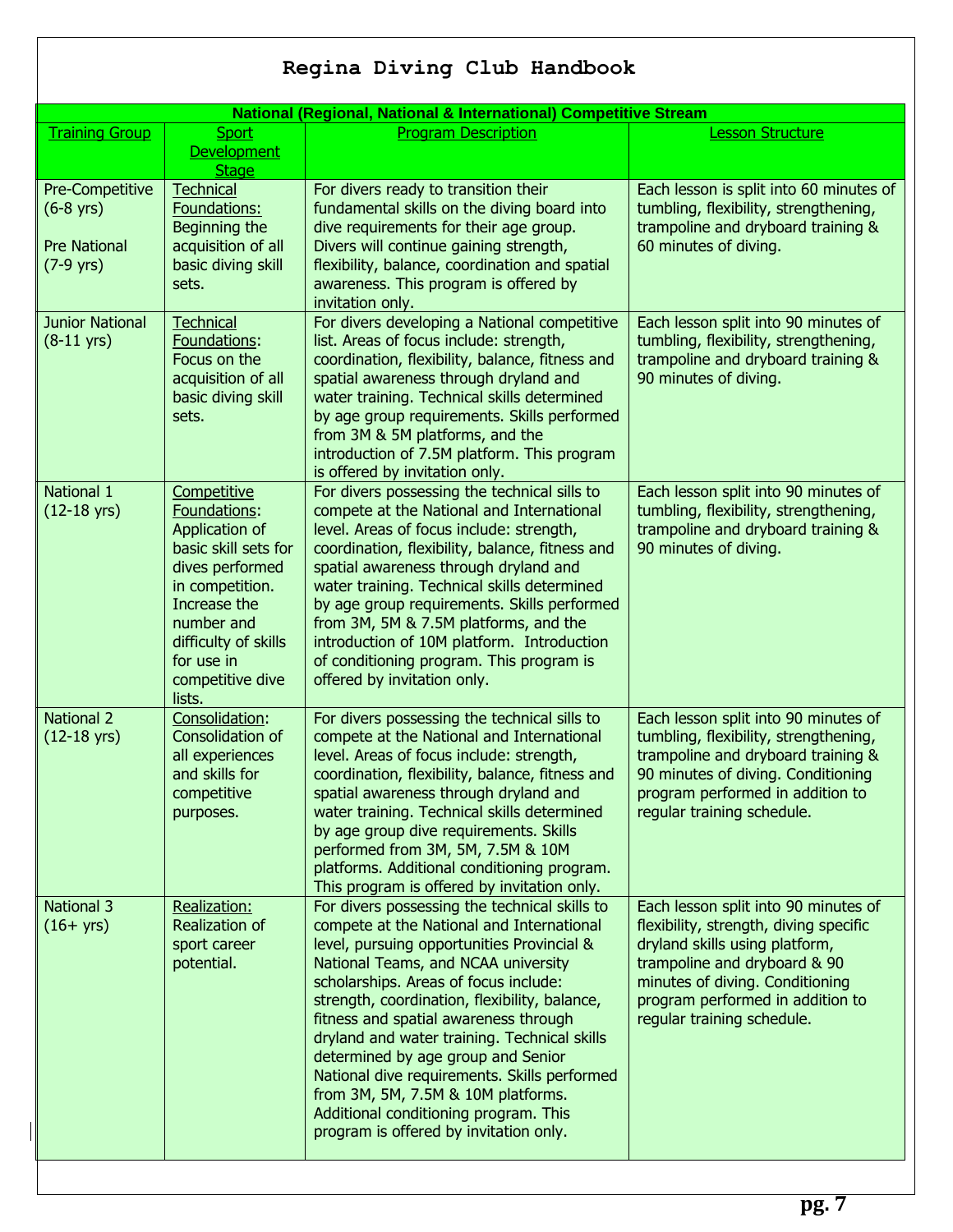|                                                     |                                                                                                                                                                            | <b>Recreational Stream</b>                                                                                                                                                                                                                                                                                                                                                                                                                                                                                                                |                                                                                                                                                                                                                                                                                                                                                                                               |
|-----------------------------------------------------|----------------------------------------------------------------------------------------------------------------------------------------------------------------------------|-------------------------------------------------------------------------------------------------------------------------------------------------------------------------------------------------------------------------------------------------------------------------------------------------------------------------------------------------------------------------------------------------------------------------------------------------------------------------------------------------------------------------------------------|-----------------------------------------------------------------------------------------------------------------------------------------------------------------------------------------------------------------------------------------------------------------------------------------------------------------------------------------------------------------------------------------------|
| <b>Training</b>                                     | <b>Sport</b>                                                                                                                                                               | <b>Program Description</b>                                                                                                                                                                                                                                                                                                                                                                                                                                                                                                                | <b>Lesson Structure</b>                                                                                                                                                                                                                                                                                                                                                                       |
| Group                                               | <b>Development</b>                                                                                                                                                         |                                                                                                                                                                                                                                                                                                                                                                                                                                                                                                                                           |                                                                                                                                                                                                                                                                                                                                                                                               |
|                                                     | <b>Stage</b>                                                                                                                                                               |                                                                                                                                                                                                                                                                                                                                                                                                                                                                                                                                           |                                                                                                                                                                                                                                                                                                                                                                                               |
| Learn to<br><b>Dive</b><br>(5-7 yrs;<br>$8-13$ yrs) | <b>Sport Entry:</b><br><b>Basic diving</b><br>movement<br>orientation.<br>Learn all<br>fundamental<br>movement skills<br>and build<br>overall motor<br>skills.             | Want to learn how to dive but don't<br>know where to start? Learn to Dive<br>is the answer. This program is<br>designed for children age 8-13 years<br>old and centered around having fun<br>on the diving boards and dryland<br>equipment. Areas of focus include<br>physical fitness, body awareness,<br>flexibility, strength, speed and<br>coordination. Participation in sport<br>not only increases your child's<br>understanding of fitness but also<br>improves their listening skills,<br>concentration, social skills and self- | Each 60-minute class consists of 30<br>minutes of dryland and 30 minutes of<br>diving.<br><b>Dryland:</b> children learn basic skills on<br>the trampoline and dryboard, improve<br>flexibility, core strength, and general<br>fitness<br><b>Diving:</b> children learn basic skills in a<br>safe and controlled environment.<br>Children will have fun in a safe and<br>exciting atmosphere. |
| Recreational<br>$(14 \text{ years } 8$<br>up)       | <b>Active For Life:</b><br>Opportunity for<br>fun, active<br>sport<br>involvement for<br>those entering<br>the sport and<br>those moving<br>from<br>competitive<br>stream. | confidence.<br>If you are 14 years old and older,<br>and want to learn diving basics or<br>are an advanced diver and want to<br>keep up your skills, this program is<br>for you. Classes include a group<br>warm-up, stretching, and dryland<br>training using dryboards and<br>trampolines, then followed by time in<br>the water.                                                                                                                                                                                                       | Each 60-minute lesson consists of 30<br>minutes of dryland and 30 minutes of<br>diving.<br>Focus: FUN! (in and out of the water)                                                                                                                                                                                                                                                              |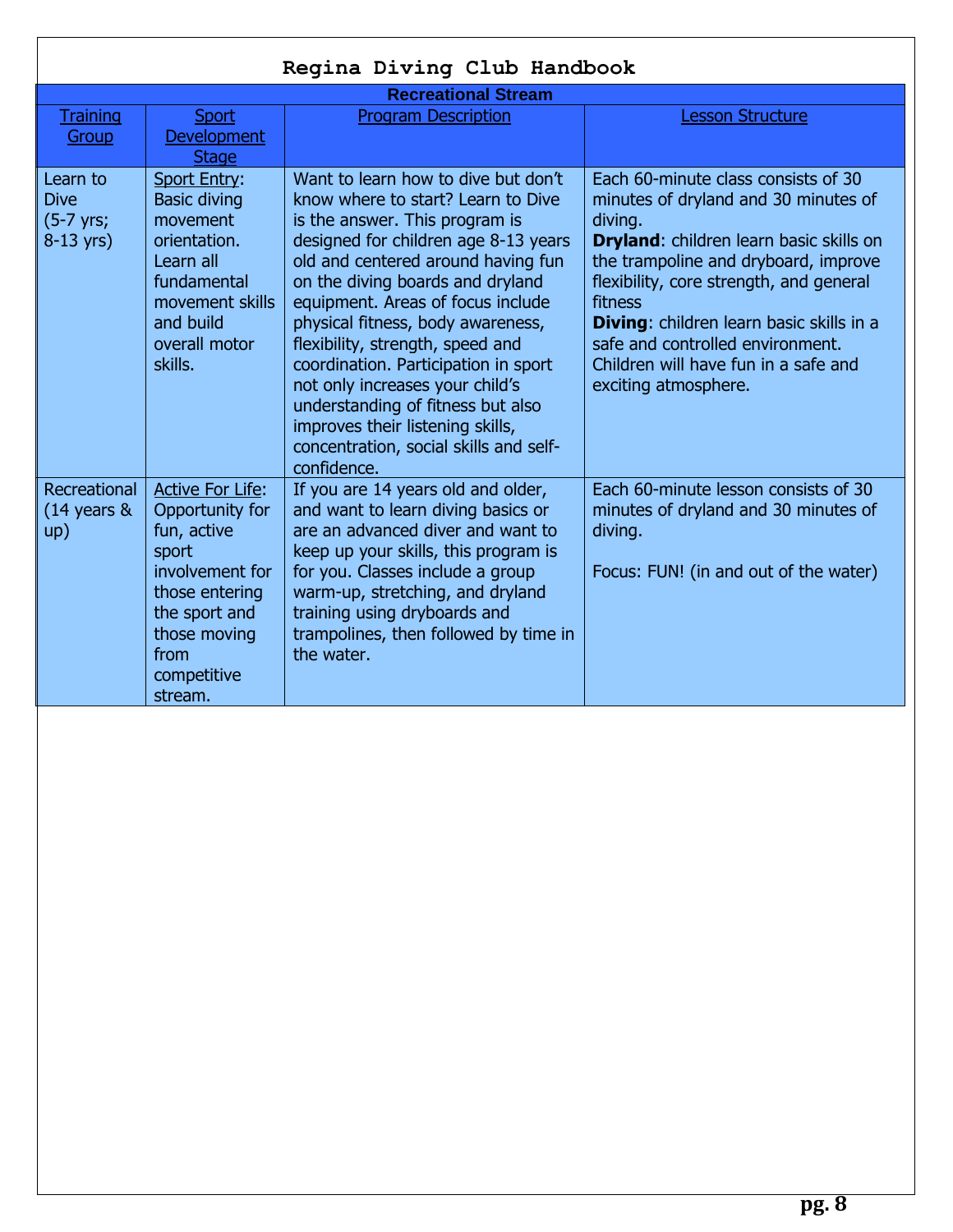# **Regina Diving Club Handbook DIVING LONG TERM ATHLETE DEVELOPMENT MODEL FAQ'S**

Diving Canada LTAD Model Copyright © 2006 Diving Canada

#### <span id="page-8-0"></span>**Q. Is this athlete development for good health? Is this for every kid?**

A. While the goal of the LTADM is to help create the best divers possible, one of the side benefits is good health. The prescribed exercises make children stronger, which makes them less prone to injury. It also makes them more likely to pursue a more active

lifestyle. In that respect, yes, it is for every kid, whether they want to be an Olympic champion, or they just want to give diving a try.

#### **Q. Do you need to know how to swim already? I've heard kids can't coordinate the strokes at younger ages. Are we pushing them too early?**

A. Many diving clubs offer gym and swim programs where kids learn the basics before starting diving. For diving itself, children don't need good quality strokes; they just need to get from under the diving board to the side of the pool.

### **Q. Can I be involved?**

A. Most clubs have some form of parent involvement, including officiating, event management, fund raising, etc. However, the coach / participant relationship depends on children being focused, much like school or music lessons. Most coaches allow parents to watch practices, but be sure to do this out of earshot and the view of your kids, so they can concentrate.

#### **Q. I can't see it. What are we trying to do to these kids at this age? I want a normal kid. Why start earlier?**

A. Long term athlete development means offering children instruction in fundamental movement skills during the development window when they can best learn them, whether they are to be competitive athletes or simply enjoy physical activity. An appropriately structured program is intrinsically appealing to children. If they don't like it, look elsewhere for a program that is fun and teaches skills.

### **Q. How do we know this model is right?**

A. The model was created by a group of experienced Canadian diving coaches, including age group specialists and coaches of Olympic medalists. This model is a summary of their experience applying these principles. Also, the model has been reviewed and approved by the experts leading the Canadian long term athlete development model project, "Sport for Life".

#### **Q. This model seems to demand much more activity than our kids are doing now. Are you sure this is safe?**

A. Children can handle more training than many believe. When permitted to play at their own pace, outdoors, they will play hard for hours longer than they are typically allowed in a modern urban society. There are also safety benefits to starting earlier. Smaller, lighter bodies are less susceptible to injury. Chinese divers start much younger on tower and have fewer injuries learning it. Also, some of the best Canadian divers have done this level of training and have not had any grater rate of injuries or loss of interest. Coaches can tell when an athlete is not ready for this level of training and will gradually increase it when the diver is ready. No good coach will force a child to do more than they are ready for.

#### **Q. "Athlete development model" sounds like it's for elite athletes. How does it apply to children with lower aspirations?**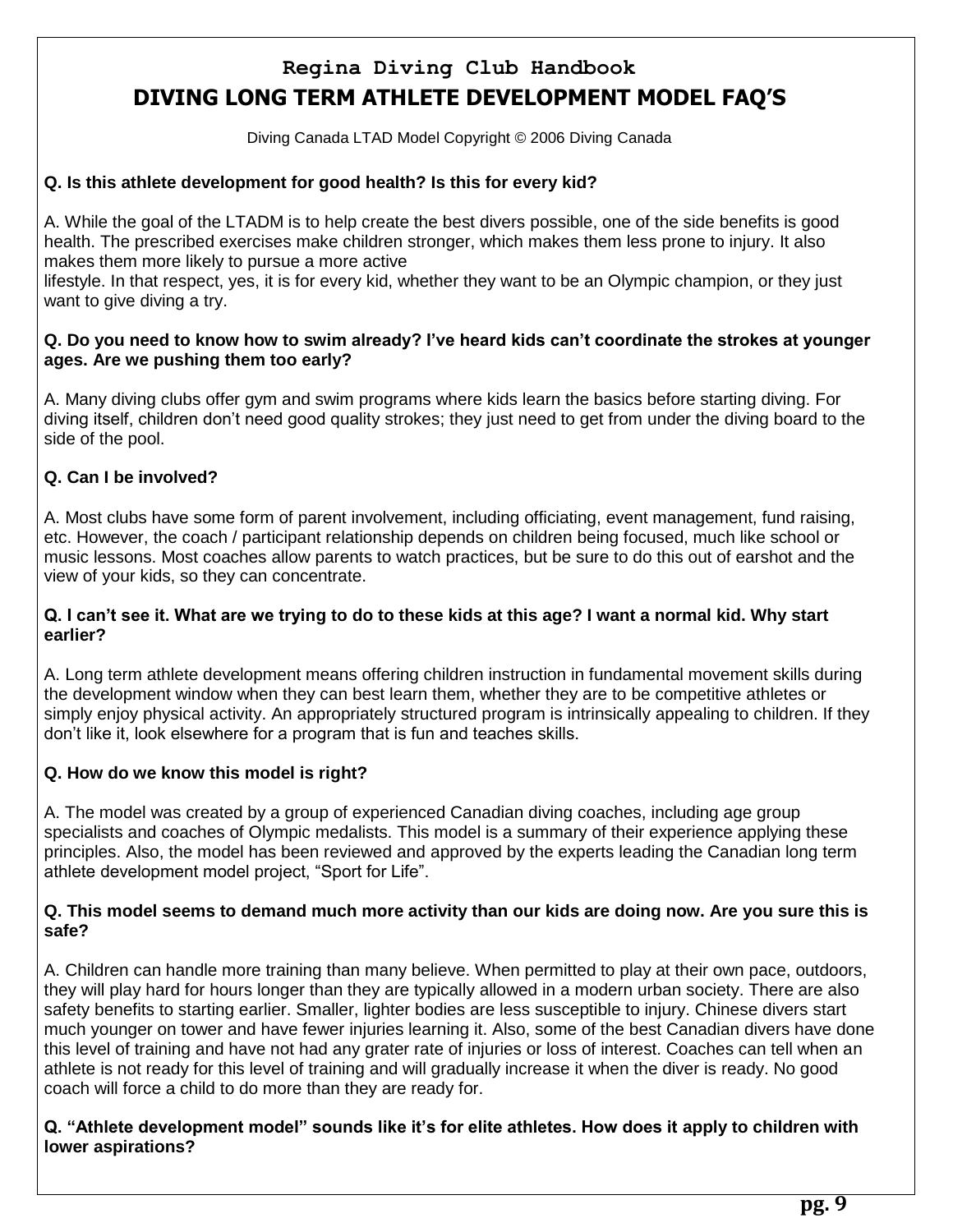A. All children acquire skills in the same order; some are just faster than others. The model recommends skill progressions that apply to any diver learning skills. Even more importantly, kids learn physical skills most efficiently before the growth spurt (11-13 for girls, 12-15 for boys). Children benefit from learning a variety of skills during this window, even for the simple enjoyment of physical activity. Divers especially need to learn dance and gymnastic movements early for diving performance, but these activities are also among the best general fitness and coordination activities for kids this age.

### **Q. Isn't this hard on their bodies?**

A. In fact, it is better for their bodies: it helps prevent injury. Proper preparation will protect them from injury, whether in diving, other sports, or in the unpredictable bumps and knocks of childhood. A program which leads to injuries is probably at fault, not the age at which the athletes begin. That said, some people are prone to injuries, and coaches will adjust a program to address these concerns.

### **Q. How do you handle a child who is scared?**

A. All divers are scared at some point, whether learning a front dive from the side or a reverse dive from 10m. The model, and all good coaches, teaches diving in small incremental steps called progressions, so children gain confidence as they master a dive before moving on. These are some of the advantages of diving: that participants learn to face fears and deal with them appropriately.

## **Q. Do they also need to do gymnastics? Dance?**

A. The LTADM has both gymnastic and dance elements built into it. It would be beneficial for divers to do additional gymnastics or dance, but in a diving context. Certain dance movements and positions are different from diving positions, and, particularly at an advanced level, many gymnastic movements are contrary to diving movements.

### **Q. Shouldn't kids just be allowed to play on their own? Aren't we over-structuring their time?**

A. They gain further abilities that enhance play. They will get more out of play, they will be more likely to be physically active in their free time, and they will be less likely to injure themselves. The LTADM is necessary to learn structure and discipline; there is plenty of extra time for free play.

### **Q. What should coaches do during the Adolescent Maintenance stage?**

A. Coaches (and parents) must be aware that self-image and self-esteem are fragile. Divers may need to compete less. Coaches should work on improving weight training skills, dance skills, and keeping diver fit. They may want to involve the diver in coaching younger athletes once or twice a week. The coaches, diver, and parents may have to lower competitive expectations.

## **Q. Why isn't my boy going to Nationals even though he qualified?**

A. His goal for the year was to qualify for Nationals, which he managed to do. He's not ready to be competitive at that level, and finishing near the bottom of the pack will do more damage than good. He should wait until next year, when he can be more competitive.

## **Q. Why should my kid go to Provincials when there is no one good to compete against?**

A. To win. Successful divers have been motivated by success at all levels throughout their career.

## **Q. Why do you need so much dry land space and equipment?**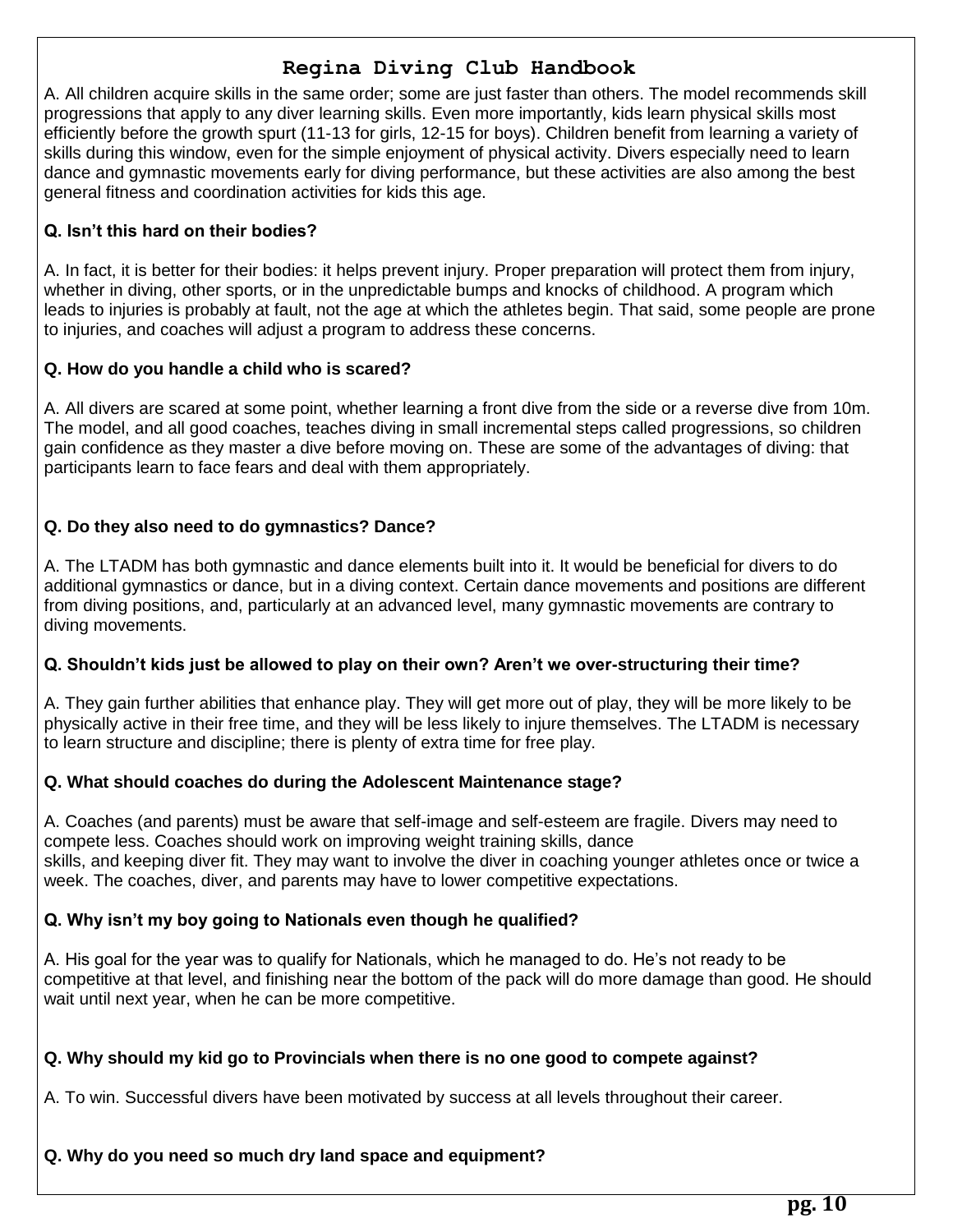A. It is the standard around the world. All of the top diving countries, as well as a lot of the lesser countries, have dedicated dry land space and equipment. It also allows us to get more kids involved.

## **Q. Why does it cost so much?**

A. It doesn't. It usually costs less than daycare, while being far more valuable. It usually costs less per hour than public swim and other sports, while being a far more beneficial program.

### **Q. What about time for homework and chores?**

A. With the structure and discipline learned through this program, athletes get better at structuring their time when they begin training. School often improves.

#### **Q. Quite often, my kid does not want to go to diving, but then they like it when they are there and afterwards.**

A. This is very common. Parents need to make decisions for children. If you believe in the program, make sure your child attends all scheduled lessons.

### **Q. Why is my child not spending more time in the pool?**

A. Time is limited and better used on technical aspects of diving, which are learned more efficiently on land before being transferred to the water.

### **Q. Why is my child not doing weight training?**

A. Time is limited and better spent on technical aspects of diving. When the technical aspects are mastered, weight training will be added if strength is still a limiting factor.

### **Q. What mental training are you doing?**

A1. We are doing mental training: diving training is inherently mental training. A2. Many seemingly mental issues are actually technical deficiencies that may appear to be psychological in nature. The LTADM helps alleviate the weaknesses in technical development.

## **Q. Can my child do other sports?**

A. Yes, but fewer days are available for other sports because diving requires more commitment than other, late-specialization sports.

### **Q. When is too late for elite success in diving?**

A1. Beginning after puberty is usually too late to fully realize one's potential unless the child has developed the skill and flexibility requirements from other acrobatic sports or activities. A2. It is not an exact science before puberty. There will be the most success when there has been enough time to achieve the requisite skills and flexibility before puberty's onset.

### **Q. How do you know when the Adolescent Maintenance stage begins?**

A. Rapid growth occurs, as do the appearance of secondary sex characteristics. Coordination and speed often suffer. The difficulty of the diver's dives may be affected, as well as the aesthetics.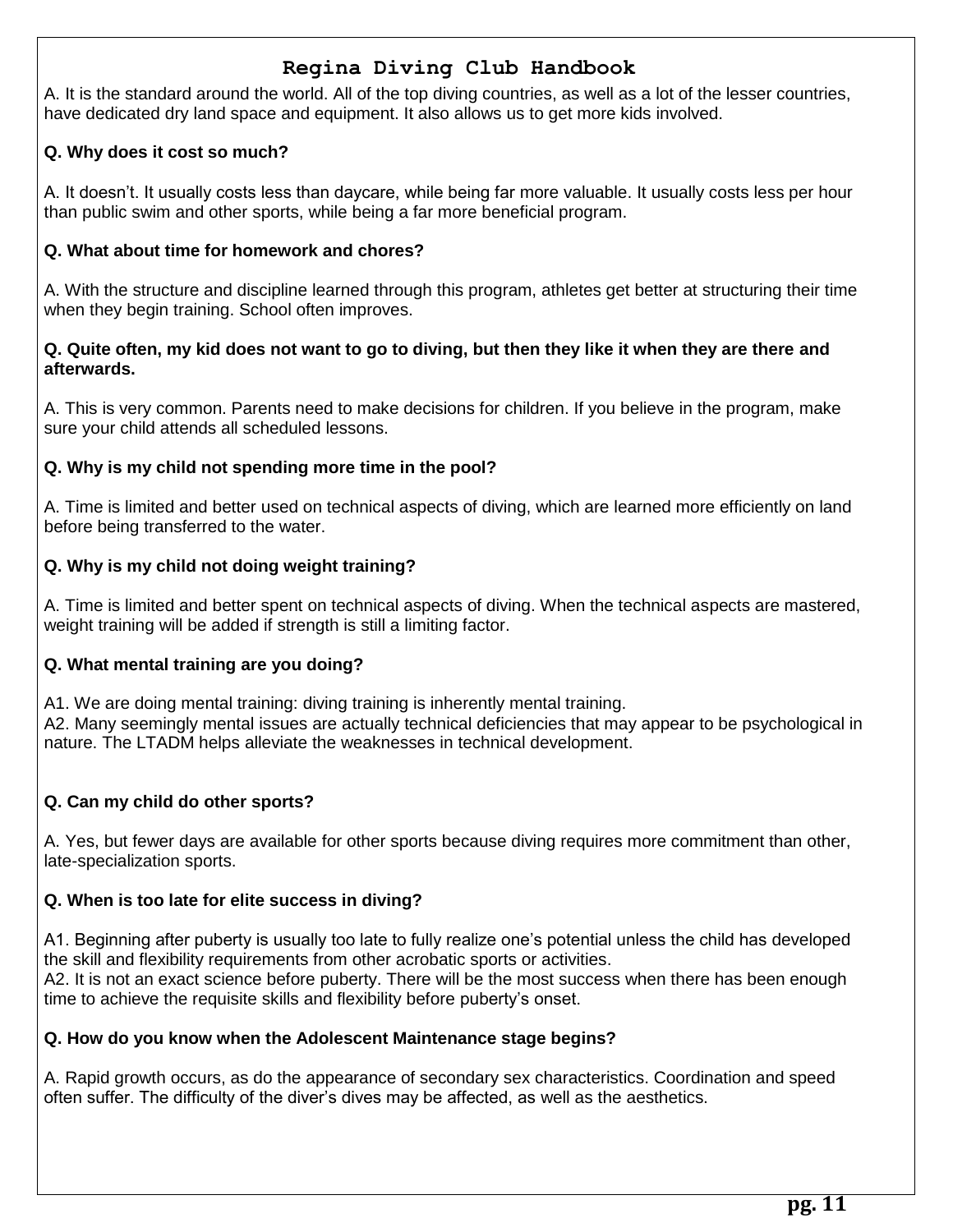# **OTHER FREQUENTLY ASKED QUESTIONS**

#### <span id="page-11-0"></span>**How can my diver change programs?**

In order to change programs divers must pass the required skills to move into the next level and be invited by the head coach. If you change programs, please complete a Program Change form, revise your Payment Schedule and submit the forms to the Registrar. Please refer to the Program Change Policy.

### **What happens if we have an address change or change phone numbers?**

Please provide the Administrator or Registrar with written notification of your new address or phone number. The Registrar will distribute the information as necessary. The Registrar for RDC is our recreational administrator – please see the contact information page at the back of this handbook for current contact information.

### **What if I have a complaint?**

Please refer to the Parental/Guardian Guidelines.

### **What is required before my child will compete in a competition?**

Every age group has a required dive list – required dives, directions and difficulties – and all divers are working towards perfecting these dives based on their age group. Talk to your child's coach for details on your child's progress. There is not a requirement to compete - that is a coach, athlete, and parent decision. Even when the athlete has gained his required dives it may not be necessary to attend every competition.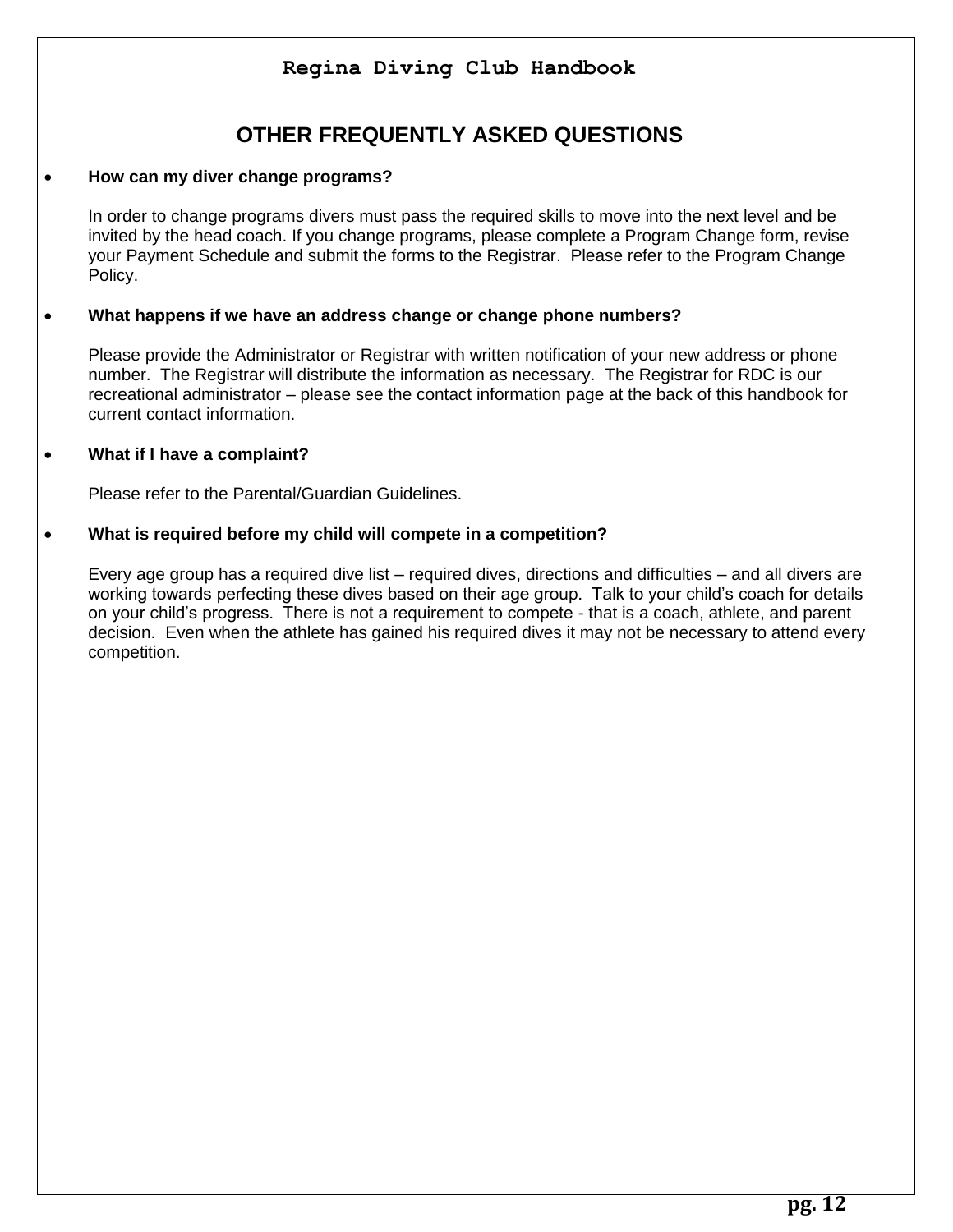# **Regina Diving Club Handbook FUNDRAISING POLICY**

<span id="page-12-1"></span><span id="page-12-0"></span>From time to time, the Club will participate in various fundraising initiatives. Any family that participates will have some of the dollars raised, rewarded to their "account" to help offset fees or travel expenses. These amounts can change from time to time and are set by Board policy each year.

# **BINGO**

# **Centennial Bingo – 2311 2nd Avenue Regina, SK**

Bingos are a fundraiser for the club, without which would result in an increase in everyone's fees. When you register your diver(s) in their program(s), you are also informed of the required Bingo commitments for that group. At the time of registration, you are given the option of working these Bingos or paying out your commitment to this fundraiser. Please remember that if you choose the option of working the bingos, we will be counting on you to fulfil your commitment.

In order to achieve the full bingo discount, all bingo commitments must be completed. All partial commitments will be credited at \$75/bingo, with the difference from the full fee charged to the diving member. Extra bingos worked over and above the commitment will be credited \$75/bingo to the diving member's fees.

## **Rules of the Bingo Hall**

## <span id="page-12-2"></span>**Sun. – Thurs. Evening Bingos:**

- There must be 18-20 workers for Monday to Thursday evening bingos.
- 4 paper counters by 4:15pm the remainder should arrive by 5:15 p.m.
- Counter sales and floor workers should be ready to sell by 5:30 p.m.

## **Fri. – Sat. Evening Bingos:**

- There must be 22 24 workers for Friday and Saturday evening bingos.
- 4 paper counters by 4:15 the remainder should arrive by 4:45 p.m.
- Counter sales and floor workers should be ready to sell by 5:00 p.m.

### **General Rules:**

- Bingo dates/times will be emailed and posted on the website. Please keep an eye out for them.
- Please call your Bingo coordinator to add your name(s) to the Bingo Worker Schedule
- If you sign up to work a Bingo session and are unable to make it to that session, *you must notify the Bingo coordinator more than a day in advance so a replacement can be found.*
- Workers must be at least 12 years of age, and must have an adult working at the same session.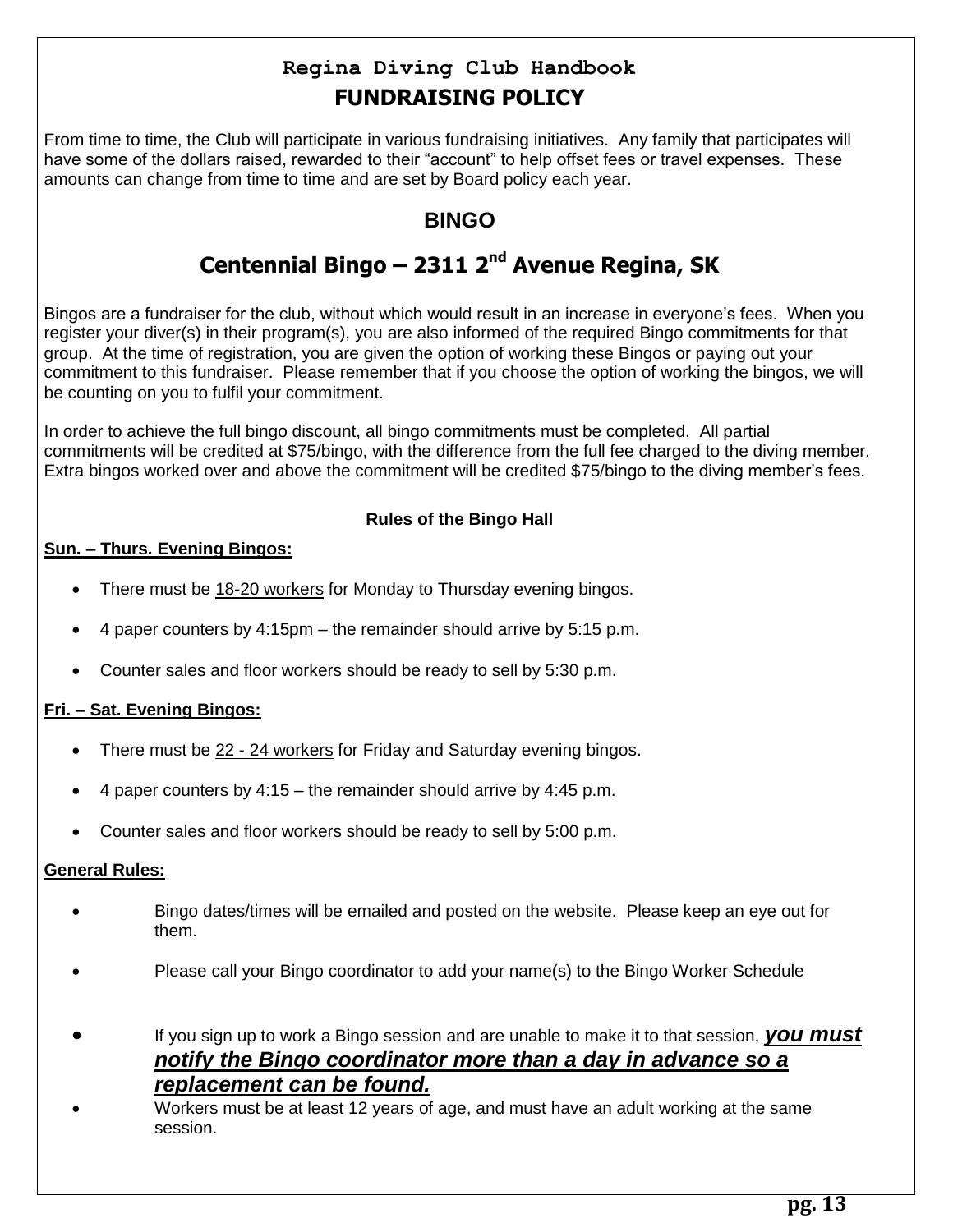- The Bingo Hall management will notify the Club if we need to bring more than the usual number of workers.
- There must be 2 adults working the Nevada Booth at every bingo. During the bingo session, when sales have slowed down, one of the Nevada workers should walk the floor and sell Nevadas.
- There must be 4 adults (16 and older) selling the Breakout games.
- Floor workers should be circulating constantly throughout the hall and should always have a sufficient supply of paper with them. When "Bingo" is called, the closest floor person to that player must get to that bingo player as soon as possible, take their bingo sheet over to the bingo telephone located on a designated pillar and read off the sheet number. Once the bingo has been verified, the person will continue to stand next to the player with their hand in the air, until the winnings are brought over to the player. Please stay at that location until the money is counted out to ensure that the correct amounts are given.
- Please keep your voices down when the players are playing. Do not gather in groups in any part of the hall.
- When stopping to visit the washroom, please remove your apron and leave it at the cash counter.
- Food and drink must be consumed in the back room, with no more than 2 workers in there at a time.
- Any questions asked by the players regarding bingo issues should be directed to the Bingo Hall Manager. If you are being harassed by a player, please indicate this to the Bingo Hall Manager.
- Be as friendly and congenial as you can, these people are supporting your club.

**Note:** As approved in the February 1999 AGM meeting, if a bingo worker is not working while at a Bingo, a warning will be issued. With a second offence a \$50 penalty will be issued.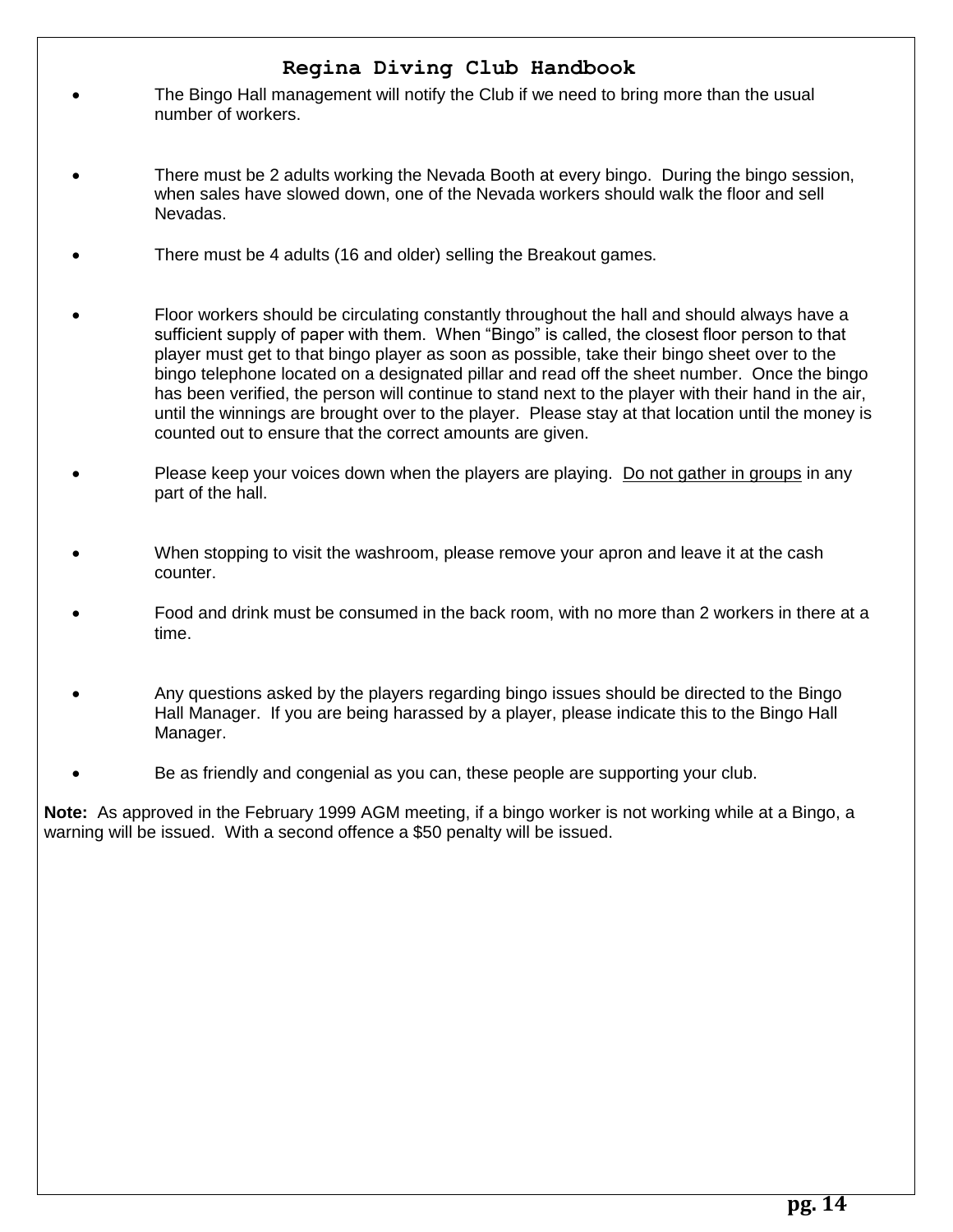# **VOLUNTEERS AND COMMITTEES**

<span id="page-14-0"></span>The Regina Diving Club is a Non-Profit organization. In order for the club to be successful there are many ways that each family can help. Some tasks are just a few hours a year, some tasks are monthly, and some tasks require a multiple year commitment. Each position is important to the continued success of the Regina Diving Club.

Some of the most necessary positions are listed below. Each position has specific responsibilities and requires a commitment of volunteer hours, but each position also comes with training, advice, support and likely already has a person working in it - so that they can help train the next interested volunteer.

Many of the positions listed below are required only when we are hosting major competitions, like Western Canadian Diving Championships, which we host every second year. Let us know on your registration forms what tasks or positions you are interested in.

#### **Dive Sask Representative**

This is an elected position. It is a two year commitment.

#### **Regina Diving Club Board (Eleven positions)**

The board members are responsible for developing and implementing policy for the recreational and competitive programs. Members must attend monthly meetings of approximately two hours in duration. Additional meetings may be required. Additional responsibilities may be required.

#### **Treasurer**

The treasurer will be responsible for maintaining the Regina Diving Club financial records. The treasurer will report monthly to the board and file all required reporting to the appropriate government agency. The treasurer will be involved in strategic planning.

#### **Equipment Set up and Take down**

This position will be responsible for equipment maintenance throughout the year. Planning will be done with the head coach and club president. The project manager will also be responsible for communicating needs/issues to landlord via club president. The project manager will also be responsible for coordinating equipment set-up and take-down as needed during the year.

#### **Merchandising Coordinator**

The merchandising coordinator will be responsible for coordinating, ordering, and collecting payment for all club team merchandise, including club photos, team jackets, etc. This position will take direction from the head coach on team clothing requirements. A final report including collected funds will be required to present to the treasurer.

#### **Fundraising Coordinator**

The fundraising coordinator will be responsible for organizing and coordinating at least three fundraisers (Mom's Pantry, Grayson Sausage, Bottle Drive, etc.) during the year. This position will communicate with the members of the club, communicate with the fundraising company, and upon completion of the fundraiser will draft a report to issue to the club treasurer with the funds raised.

#### **Sponsorship/Grant Chairperson**

This position is responsible for securing sponsorships and grants for competitions and the club throughout the year.

#### **Competition Chairperson**

This position is responsible for organizing and supervising club competitions. This includes attending and chairing planning meetings. During competitions, full time attendance is required.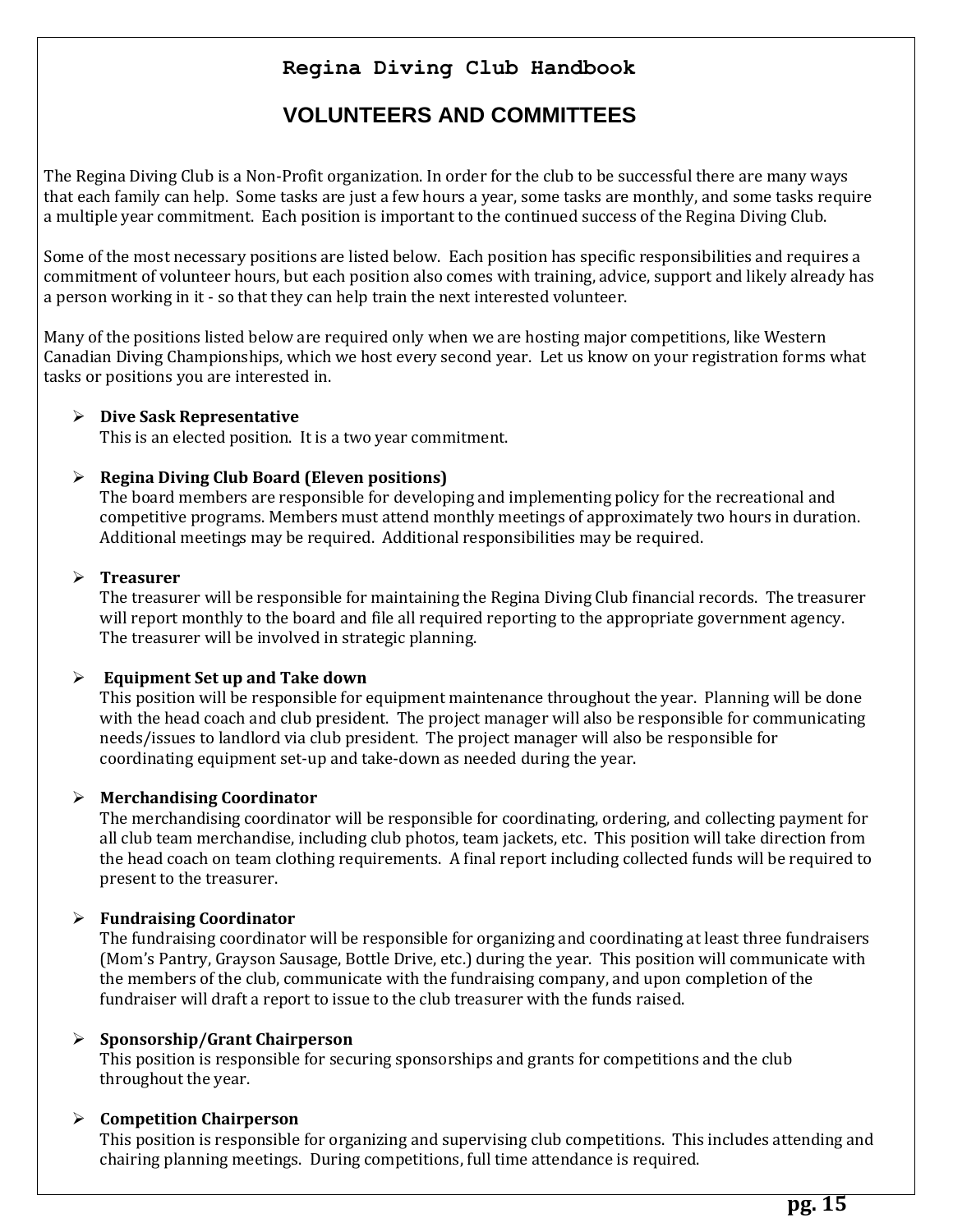#### **IS/Technical Coordinator**

The technical coordinator will be responsible for securing, planning, organizing, and maintaining all IS needs for competitions. The position will work closely with the results coordinator. During competitions, full time attendance is required.

#### **Awards Coordinator**

The awards coordinator will be responsible for obtaining, preparing, organizing and coordinating the presentation of all awards. A significant number of planning meetings are required prior to competition. Supervising of volunteers is also required. During competitions, attendance at the end of every session is required.

#### **Hospitality Coordinator**

This position is responsible for organizing, preparing, and delivering food to the judges, coaches, volunteers and athletes. A significant number of planning meetings are required prior to the competition. Parents must be contacted for food donations. Supervising of volunteers is also required. During competitions, full time attendance is required.

#### **Results Coordinator**

This position will be responsible for coordinating and supervising the collection, data entry, calculation and printing of all results. A significant number of planning meetings prior to the competition is required. Supervising of volunteers is also required. During competitions, full time attendance is required.

#### **Volunteer Coordinator**

This position is responsible for scheduling and organizing all volunteer positions for competitions. A significant number of planning meetings are required. Recording of volunteer hours and reporting data to the treasurer is also required.

#### **Treasurer Assistant**

This position will assist the treasurer with organizing, recording and maintaining athlete accounts. This will include ensuring that fees are paid and, in collaboration with the volunteer coordinator, that commitments are met. This position will work closely with the treasurer. This is a two year position.

#### **Bingo Coordinator**

This position is the main contact between the bingo association and the club, and is responsible for scheduling and organizing all volunteers for bingos. The bingo coordinator is required to arrive early and stay after each bingo. The bingo coordinator will be required to reconcile at the end of each bingo and forward a copy of the reconciliation to the club treasurer.

#### **Travel Coordinator**

This position would assist the RDC competitive administrator in arranging logistics for team and individual travel for competitions. This would include communication between coaches and families for all arrangements and planning - well in advance of travel dates.

**The Regina Diving Club will collect a \$100 payment at the beginning of each year, as a bond against 8 hours of volunteer time per family. When your commitment is met, you will email the Volunteer Coordinator or the Club Administrator with the details, and they will destroy your post dated cheque. If your email report is not received, all cheques will be cashed on May 1st of each year.**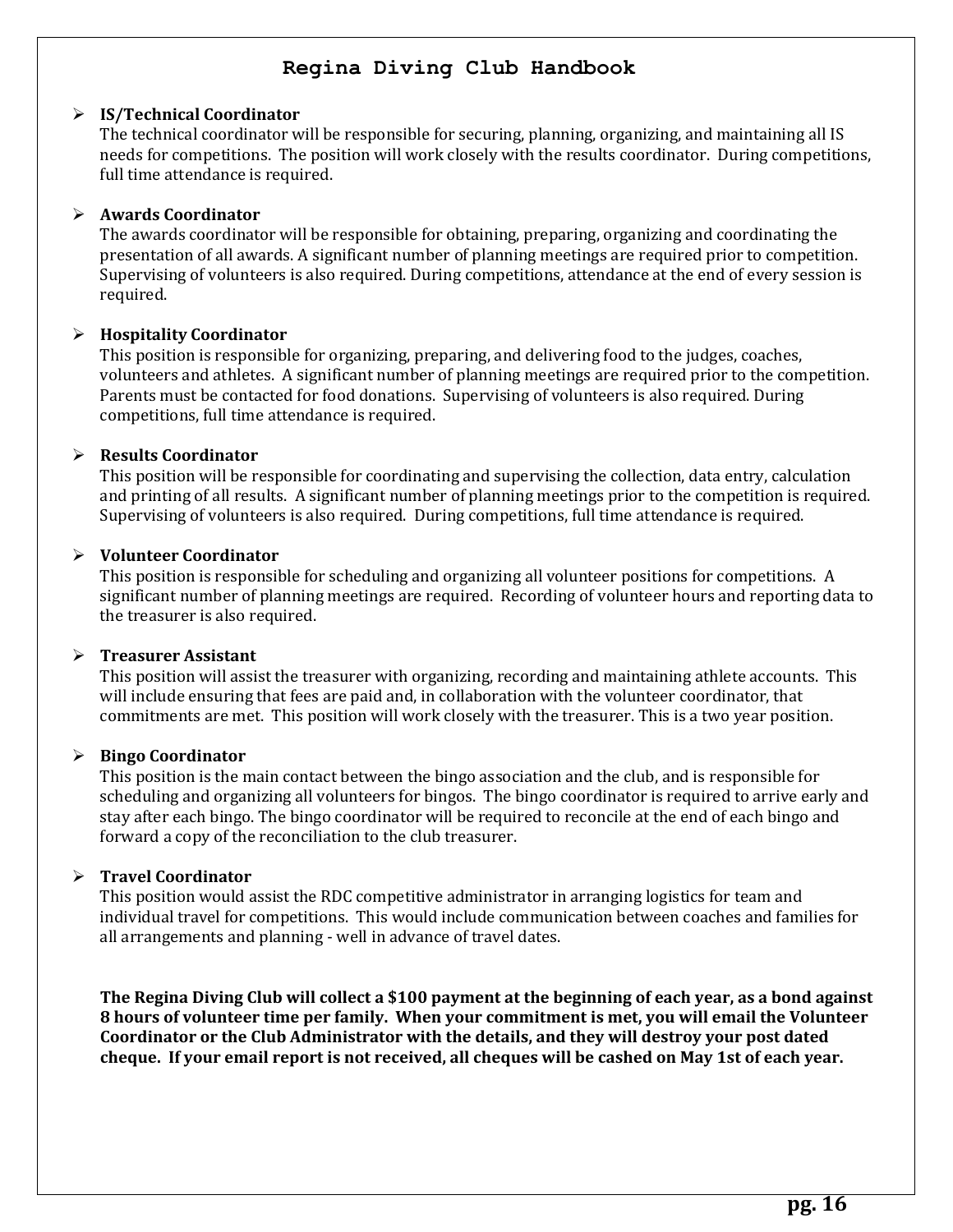# **Regina Diving Club Handbook DIVER'S CODE OF CONDUCT**

<span id="page-16-0"></span>Here is a sample copy of the Diver's Code of Conduct, included in the Registration package.

- 1. Divers represent RDC and are to conduct themselves at all times in a manner which will not reflect negatively on RDC or be disruptive to those around them.
- 2. Divers shall demonstrate respect for coaches, officials, chaperone/managers and other athletes.
- 3. Divers will be punctual at all times. Be prepared to start training on time. This means arriving at the pool 5 to 10 minutes early.
- 4. All divers are to ask their coach if they may leave the pool deck during practice.
- 5. Help with any set-up or take down of equipment when asked by the coaching staff.
- 6. Divers are to make sure coaches and chaperone/managers know where they are at all times.
- 7. Divers agree to abide by all reasonable and ethical decisions made by the coaches and/or chaperone/managers. If you question whether a decision is reasonable and ethical, please ask your parent or a member of the Board of Directors.
- 8. On out-of-town trips, divers shall remain in their own hotel rooms after curfew.
- 9. Divers may leave to visit with relatives and/or friends only with the permission of the coaches and of the diver's parents.
- 10. Divers will wear the designated team uniform when representing RDC.

#### 11. **Diver's Behaviour**:

- Older more experienced divers…you are role models, please lead by example.
- Be supportive, courteous and respectful to all your team-mates.
- Please respect your team-mates by avoiding inappropriate behaviour (e.g., yelling, screaming, shouting, snapping chamois.) This can be distracting to others.
- Please avoid all gossip; it serves no positive purpose to your team.
- Please wait until after training time to talk to your family or friends.
- Divers shall use appropriate language -- abusive language and profanity is not permitted.
- Divers shall not smoke.
- Divers shall not consume alcohol (this includes divers of legal drinking age while they are representing RDC).
- Divers shall not use, consume and/or possess illegal drugs. If using prescription drugs, the coach and chaperone/manager must be notified. (In competitions where drug testing is to take place, this includes caffeine, aspirin, asthma medicine, or any substance which may result in a positive drug test.) If in doubt, please call 1-800-672-7775 for the Canadian Centre for Ethics in Sports.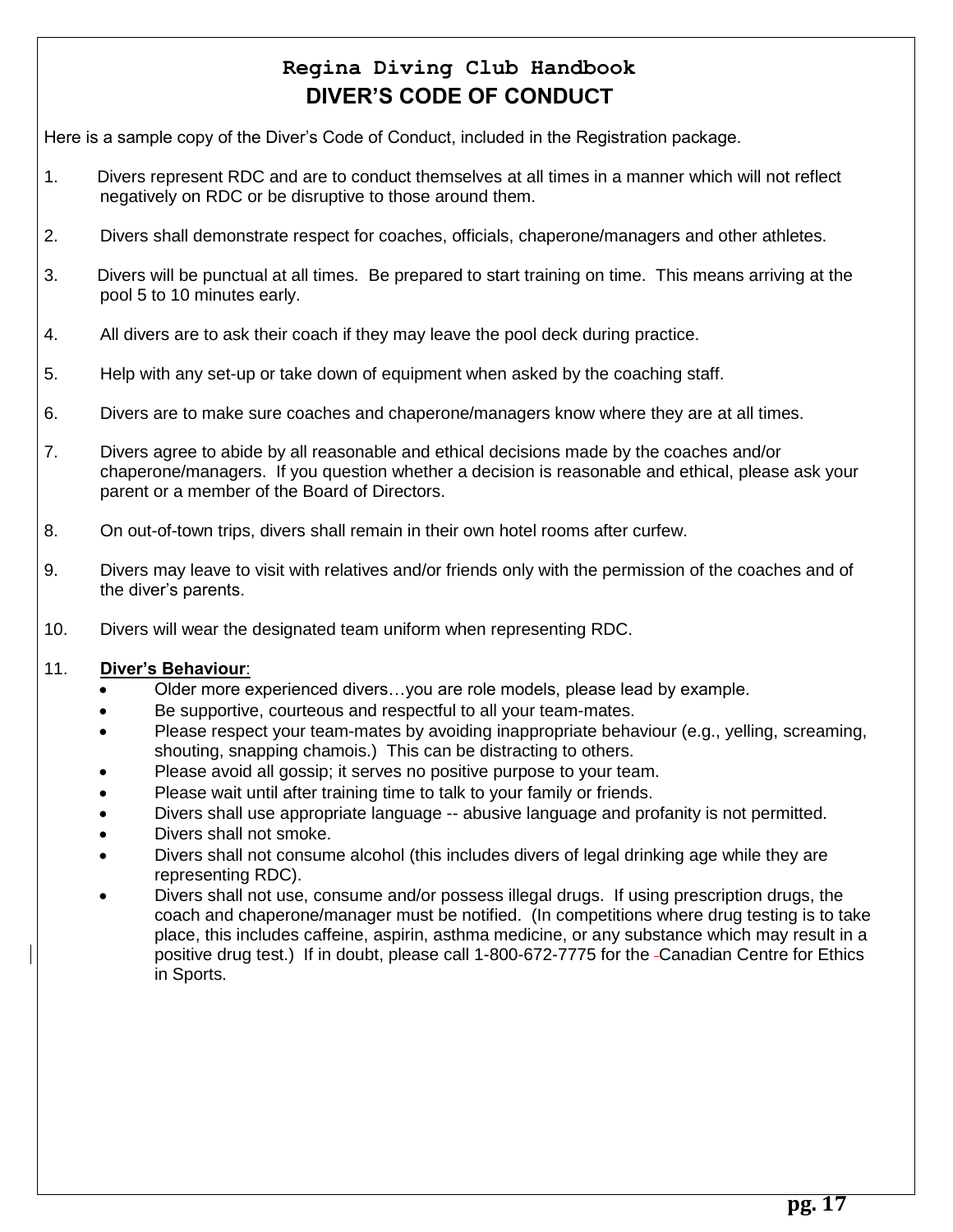#### 12. **Diving Board Etiquette**:

- Always know the depth of any pool before diving in head first.
- Dive safely at all times. Make sure the area under your board is clear.
- When it is your turn on the diving board, please be ready to go.
- Once you have stepped on the board, please proceed with your dive. Remember that other divers are waiting for their turn on the board.
- When a team-mate is about to use bubbles, please wait until their dive is complete before proceeding with your dive. Please stay out of the water during bubble use.
- Balks should only occur if you are so far back from the tip of the board that dive completion may risk personal injury.
- 13. Treat all pool facilities, staff and other pool users with the same respect you want to be afforded.
- 14. When diving during public swim, divers are to follow public swim rules and lifeguards' directions.
- 15. Divers shall strive to maintain or improve on their current academic marks.
- 16. The Head Coach will determine if an alumni diver may train with the Club. Alumni divers who are permitted to train with the club will pay the applicable DPC registration fee, to be registered with DPC for insurance purposes and will also pay \$10 per practice time to RDC. Alumni are subject to the Club training rules while training.
- 17. Any injuries incurred in practice or competition must be reported to the coach immediately.

Failure to adhere to this code of conduct may result in coaches taking disciplinary action, including but not limited to a reprimand, restriction of privileges, removal from training or competition, being sent home from competition (at the expense of your parents) and/or suspension from the team.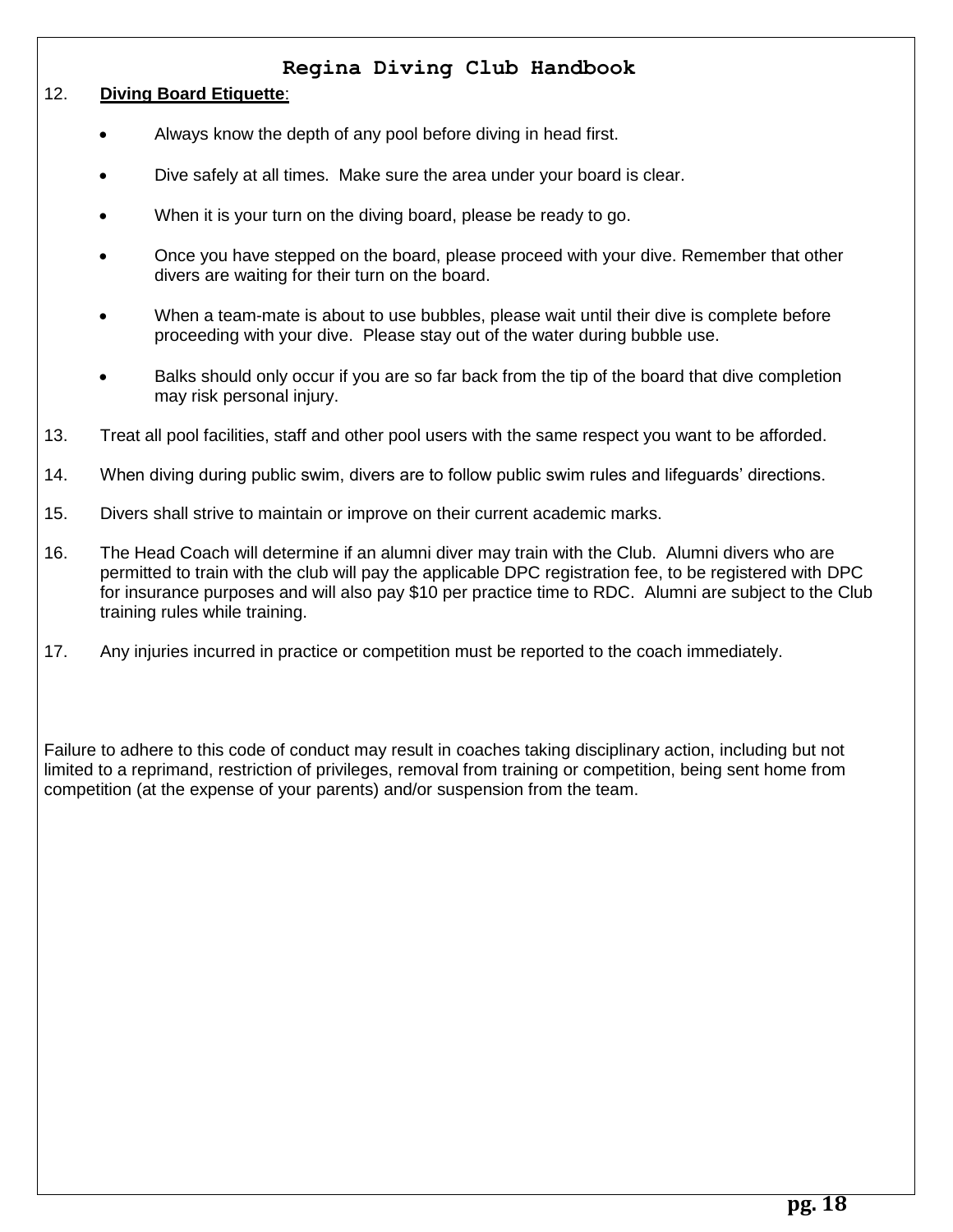# **COACH'S CODE OF CONDUCT**

- <span id="page-18-0"></span>1. Coaches and their team represent RDC, and they are to conduct themselves at all times in a manner which will not reflect negatively on RDC.
- 2. Coaches shall at all times demonstrate respect for divers, other coaches, officials, chaperone/managers and parents.
- 3. Coaches are responsible for informing the diver's parents and RDC Board of Directors of any misbehaviour or transgressions of the Diver's Code of Conduct.
- 4. Coaches are responsible for ensuring that the diver's competition requirements and lists are technically correct.
- 5. Coaches are to be aware of the whereabouts of the divers for which they are responsible.
- 6. Coaches are in charge of athletes during training and competition times.
- 7. Coaches shall attend all meetings held by competitions committees, where their attendance is requested.
- 8. Coaches shall give the divers the opportunity to discuss proposals for training and performance standards.
- 9. Coaches shall provide divers with appropriate information necessary for them to be meaningfully involved in decisions that affect them.
- 10. Coaches shall communicate and co-operate with family members, involving them in appropriate decisions pertaining to the diver's development.
- 11. The coaches are role models and should lead by example.
	- Coaches shall display positive behaviour towards divers.
	- Coaches shall not smoke in front of divers.
	- Coaches shall not use, consume, possess and/or hand out illegal drugs.
- 12. Coaches must inform the parents/guardians of any injury that the diver incurred that day during training or competition.
- 13. The Coach reserves the right to request written consent from parents/guardians and/or a doctor to confirm that the diver is fit to return to training/competition.

Failure to adhere to this code of conduct may result in disciplinary action by the Board of Directors.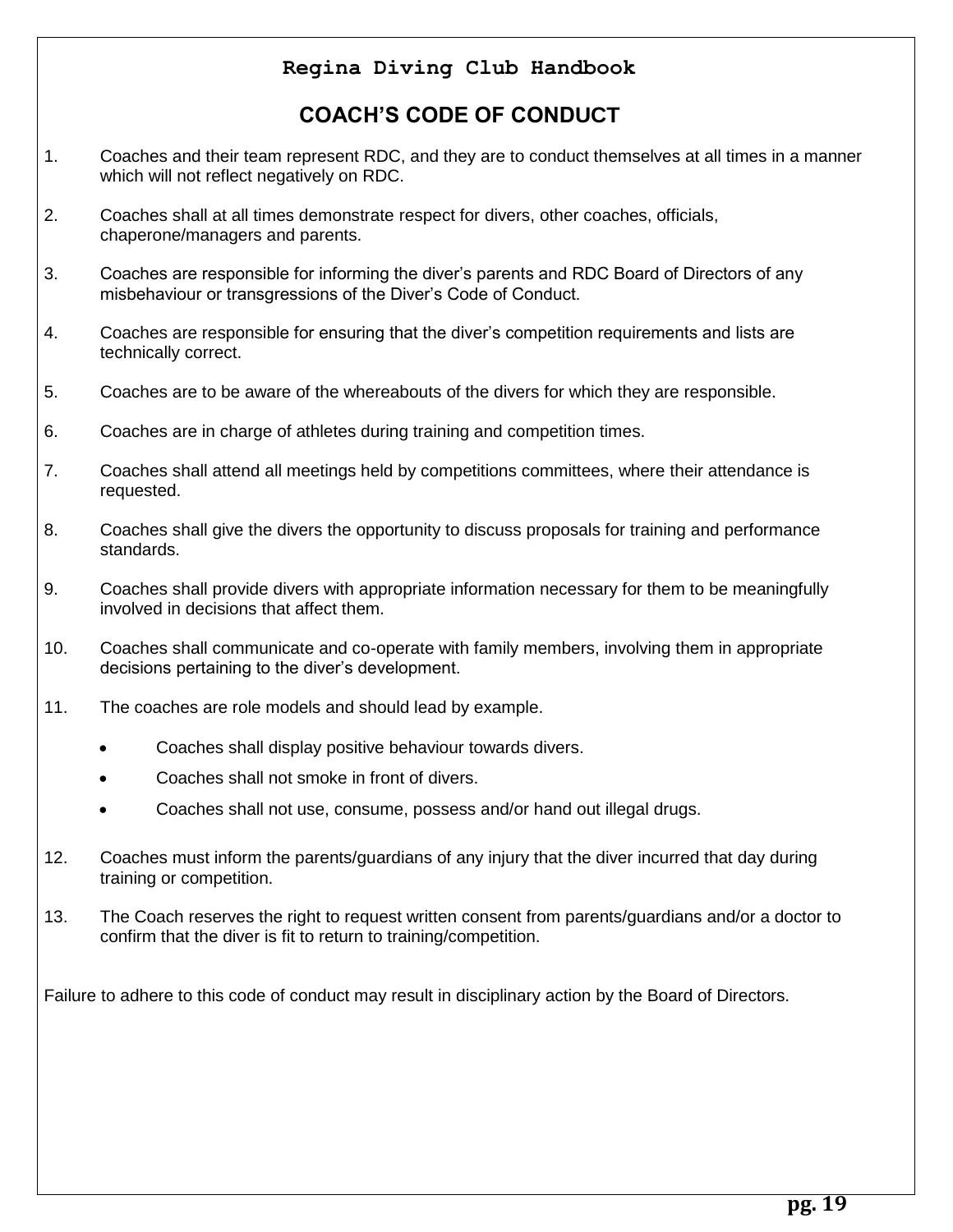# **PARENTAL/GUARDIAN GUIDELINES**

- <span id="page-19-0"></span>1. Please pay your fees on a yearly or monthly basis, according to your fee payment schedule completed at time of registration. If any changes are required to this fee schedule, please contact the Treasurer prior to your cheque being cashed.
- 2. Complete the medical form at registration. Please submit photocopies of your diver's current Saskatchewan Health Services Card and Birth Certificate. If any changes occur throughout the year, please submit the revisions.
- 3. Communications from Club and Coaches will mainly be conveyed via the Regina Diving Club website or by email.
- **4. Parents are encouraged to talk to the coaches,** *but not during training***. Please contact coaches by email to set up a meeting with them.**
- 5. Parents may be asked to accommodate out-of-town divers, on request (when billeting, guidelines will be provided.)
- 6. Parents are expected to help out at the Regina Diving Meets.
- 7. Parents are expected to fulfil their Bingo requirements as indicated and are encouraged to participate in other fundraising activities to offset fees.
- 8. Know your RDC Board Members They wear an RDC designated shirt. There is one sitting in the stands with you. Don't be afraid to ask us!!

### **Out-of-Town Meet Guidelines:**

- 1. There are generally two possible arrangements for travelling to a meet. Team travel is where coaches and divers travel and stay together. The coaches help arrange the numbers, the requirements for vehicles, drivers, chaperones, as well as the schedule for all four days of the meet.
- 2. Individual travel is where each family together with the coaches and the club make their own arrangements to travel and stay together as a family for that meet. These individual arrangements sometime include staying with family or friends instead of at a hotel, car pooling and various other ideas to help each family enjoy the meet and to help with the cost burden. This is a privilege granted by the club to help ease young athletes and their families into competitive sport travel. Parents are required to have their diver at all scheduled events and at the pool for all practice times, on time. The divers remain at the pool with the team all day; the parents are not required to stay at the pool.
- 3. All parents are encouraged to put their names forward for the chaperone/manager of out-of-town diving meets as needed.
- 4. Become familiar with the Club rules and review the guidelines with your diver before each meet. Be sure your diver understands the rules.
- 5. Meet all deadlines for notifying the coach whether or not your diver is attending a meet.
- 6. All costs incurred by team travel (van rental, gas, hotel costs, groceries, chaperone, etc) will be shared equally among all of the athletes participating at the competition, regardless of the number of events or days attending. Entry costs for each event an athlete enters are not a shared cost.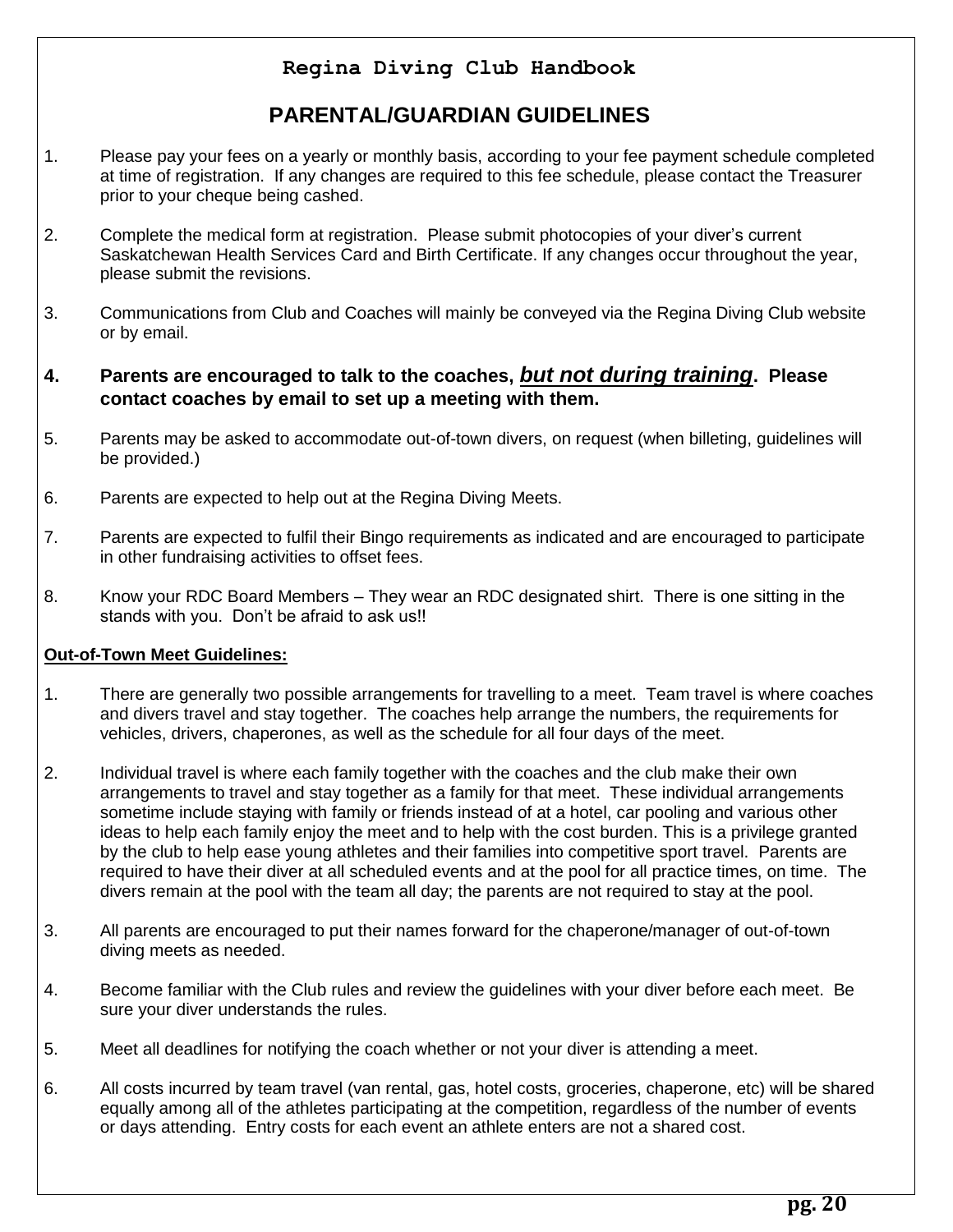- 7. Parents may attend any meets at their own expense, but your diver must stay with the team. Special arrangements can be requested prior to departure for the meet. Please contact the travel coordinator, club administrator or your coach with your request.
- 8. If divers are traveling to a diving meet by air, parents are responsible for paying for the diver's airline ticket prior to the meet, independent of any deposit required by the club for costs incurred while traveling to the meet.
- 9. A signed permission slip with the required deposit may be required one week prior to leaving. If the designated club representative has not received both, **one week prior to departure**, the diver will not be allowed to attend the meet.
- 10. While at the meet, the diver is always under the authority of the chaperone/manager or coach, regardless of whether or not the diver's parent(s) are there. The authority and decision of the chaperone/manager or coach is final. Instruct your diver that they shall not leave the supervision of the chaperone/manager or coach without prior notification.
- 11. The chaperone/manager and coach must be informed of any physical problems, sickness or medical requirements for your diver prior to departure.
- 12. It is the responsibility of the parents to encourage "good" eating habits.
- 13. If you wish your diver to phone you from a meet, especially young divers, advise the chaperone/manager of this.
- 14. Please pick up your divers immediately upon return from the meet. You will be notified by phone when the expected arrival will be.
- 15. Please make sure your diver understands that they are a representative of RDC and their behaviour reflects not only on them, but the Club and their family.

### **Parent's Etiquette:**

- 1. Parents, please be advised that you are representatives of RDC. Please be polite and use good sense.
- **2. Parents are to sit in the designated view area (bleachers behind the trampoline, or on the far side of the pool) and are asked not to interrupt training.**
- 3. Be supportive, courteous and respectful to all divers, coaches and fellow parents.
- 4. If you have a concern or problem, please follow proper procedures listed below. RDC reserves the right to remove a parent from the pool deck if problems arise.

If you have a problem with a coach or a program, please take the following action:

- **1. Talk to your diver's coach – if not resolved then,**
- **2. Talk to the Head Coach – if not resolved then,**
- **3. Talk to a member of the Board of Directors.**

This procedure must be followed if the problem is to be resolved in a timely and fair manner.

Failure to adhere to this code of conduct may result in disciplinary action by the Board of Directors.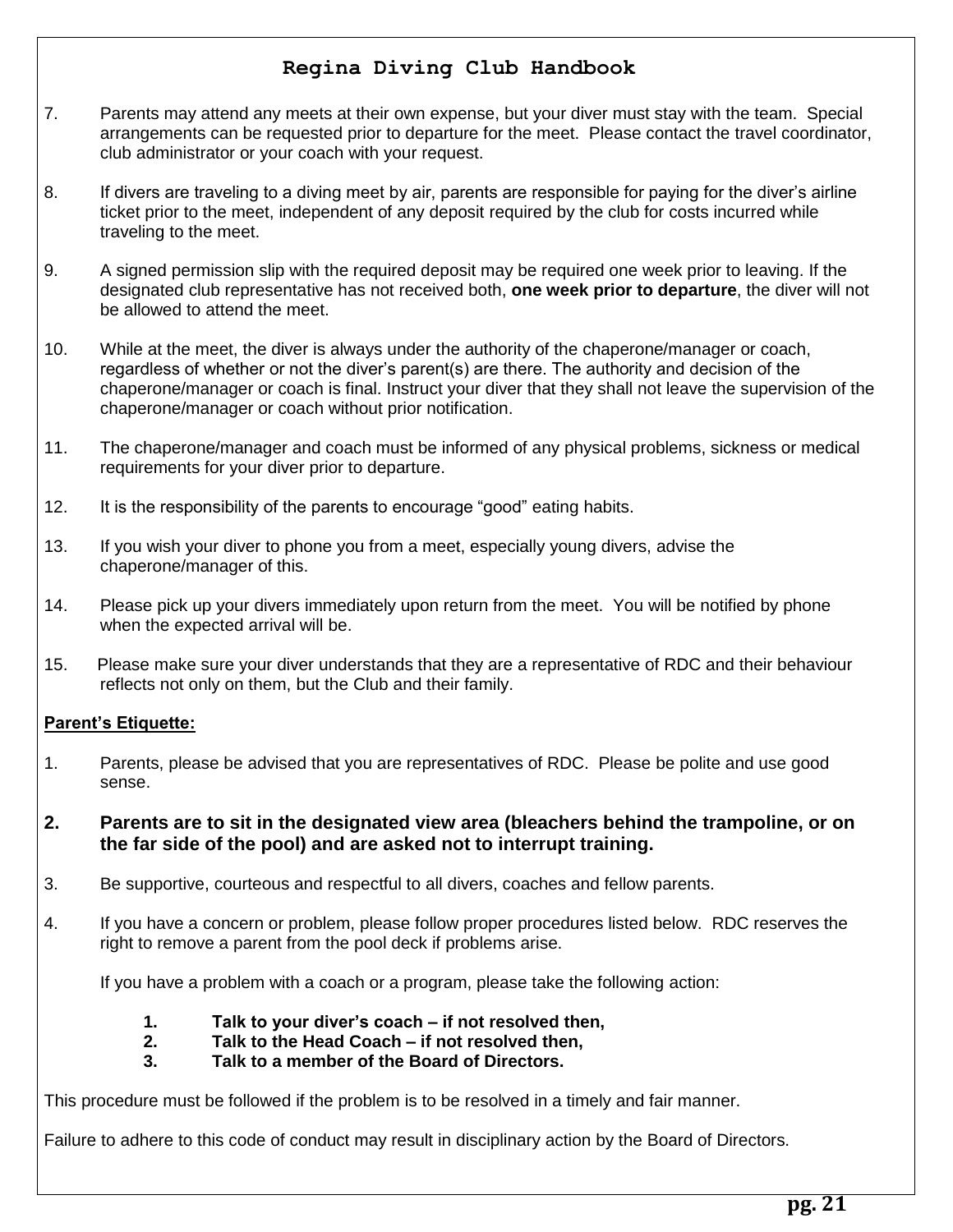# **TRAVEL POLICIES AND PROCEDURES**

<span id="page-21-0"></span>Diving meets are meant to be fun for all divers involved. This is what they have been working so hard towards. However, divers are expected to behave in a responsible manner. The following rules must be adhered to if we are to maintain our privileges and reputation as a Club.

## **Pre-Departure:**

- 1. Travel Coordinator or coaches will email meet information as it becomes available.
- 2. If your diver is going to the meet, all forms must be completed and returned by the indicated date. If your diver is not going to a meet, please notify the travel coordinator.
- 3. Travel arrangements and lodgings for the entire team will be arranged by the administrator 45 days before the meet.
- 4. Team travel is required for Nationals, age group nationals and any meets requiring flights. Winnipeg Tier I/II (June) is a Dive Sask sponsored team travel event. During team travel, all athletes are required to travel and stay with the team. All other meets will be considered individual travel.
- 5. If athletes are travelling by air, parents must pay the travel agency directly for their diver's airline tickets by a specified date, usually 45 days in advance.

## **Billeting:**

- 1. Billets, if being used, will be arranged by the travel coordinator or by a parent designated by the coach.
- 2. Parents of divers attending a meet must be informed of the details of who and where the billets are located a minimum of 48 hours prior to departure to the meet.
- 3. Billets will be arranged for all divers or they shall remain as a team at a common place of lodging. **Departure:**
- 1. Report to the chaperone/manager so they know you have arrived.
- 2. Stay with the chaperone/manager until otherwise told.
- 3. Advise chaperone/manager and coach of any medical problems, allergies or medication that you have or will be taking with you (not already noted on medical form).
- 4. On a parent's request, divers may give their money or medications to the chaperone/manager.
- 5. Be on time!

### **Trip:**

- 1. Please listen and obey all instructions given to you by drivers, coaches and chaperone/managers.
- 2. The driver shall drive responsibly at all time when transporting divers.
- 3. Seatbelts will be worn at all times.
- 4. Coaches may require that divers wear the appropriate team uniform while representing the Club on an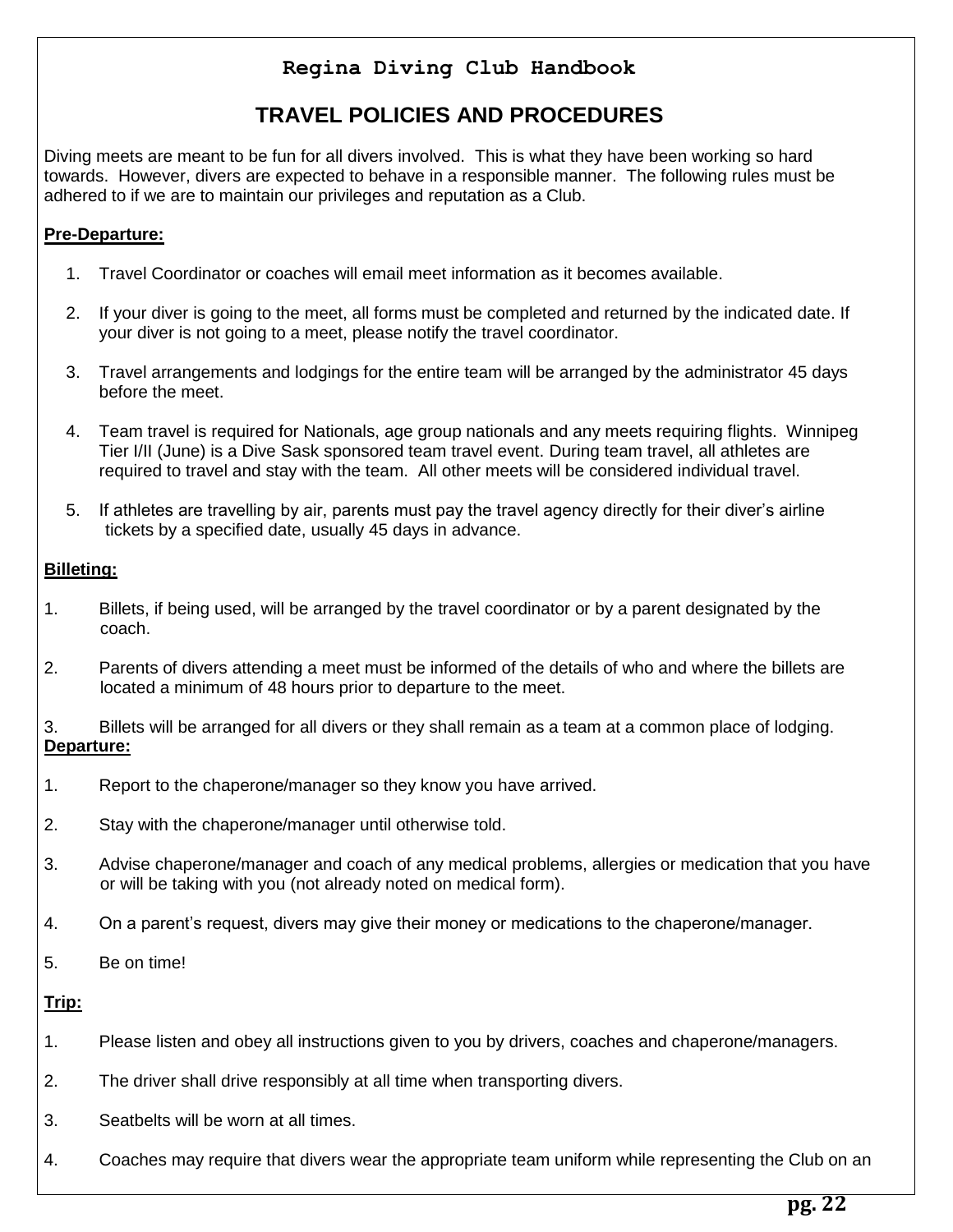airplane, upon leaving the hotel and on the pool deck.

- 5. Divers' travel bags should be with them at all times and packed with training gear, team uniform and other items the divers wish to carry on board with them.
- 6. When trips are over 3 hours, please provide "good" snacks for divers (no soda or junk food).
- 7. No shelled snacks and no glass containers.
- 8. No junk food during the trip and at diving meets (coaches, drivers and chaperone/managers must abide by same "good" eating habits as divers).
- 9. Divers are to be considerate of all others in van, car, train or plane.
- 10. It is the responsibility of the divers to keep the floor free of garbage and litter.
- 11. In the case of being billeted, the divers will be given one contact number to reach coaches and/or the chaperone/manager.

### **Upon Arrival:**

- 1. Ensure that the van/car is unloaded and properly cleaned.
- 2. In case of being billeted, advise the chaperone/manager when you are leaving.
- 3. No changes are to be made between divers in billets or hotel room accommodations. The chaperone/manager must know where you are at all times.

#### **Dive Meet:**

- 1. Coaches may request that divers be in designated team uniform when travelling to the pool, while on pool deck and when going back to hotel.
- 2. Divers are to be aware of their training and competition schedule.
- 3. Check with the chaperone/manager for any special instructions.
- 4. Stay together as a team and remember to cheer for your team-mates.
- 5. Never leave the pool without permission of the chaperone/manager.
- 6. Parents should not expect any privileges for extra-curricular activities without the permission of both the coaches and chaperone/manager.
- 7. All athletes are required to stay at the meet until the last RDC diver is finished.

EXCEPTION: In cases where safety while travelling is determined to be an issue, the board members in attendance (using a majority vote) have the authority to waive the requirement to stay until the last RDC diver is finished. At all times, the safety of the coaches, divers and families will be the first priority. The board members in attendance will also have the authority to make alternate travel arrangements (i.e. additional night of hotel) to ensure the safety of the coaches and athletes.

#### **Hotel:**

1. The coaches and chaperone/manager will set the rules and curfew, which are to be followed by all divers.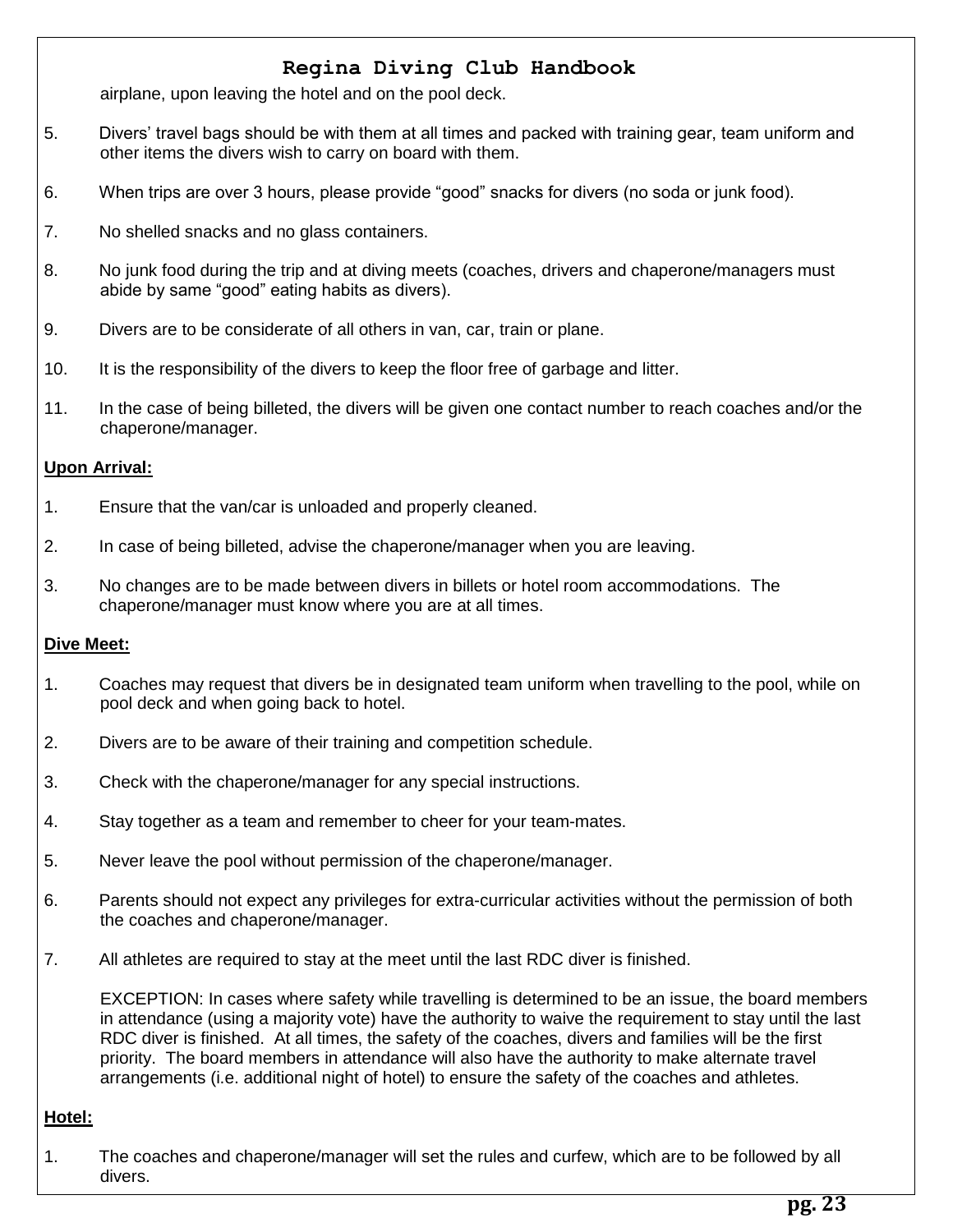- 2. There will be no running or shouting in the hallways, no loud TV or music, disturbing hotel guests, etc.
- 3. Divers are not allowed to leave the hotel without the permission of the chaperone/manager.
- 4. After curfew, divers are to remain in their rooms with no visitors.
- 5. All phone calls are to be made by public pay phones, or from the chaperone's room.
- 6. Divers are not permitted to go to the lobby without permission of the chaperone/manager and must take a buddy.

### **Completion of Meet:**

- 1. Divers are to make sure they have all of their belongings.
- 2. Clean up area where the team was stationed.
- 3. Be at assigned meeting areas on time.

### **Arrival Home:**

- 1. Divers are to make sure they have all their belongings.
- 2. Clean up the van/car of all garbage and litter.
- 4. Collect all monies and valuables from chaperone/manager.
- 5. Advise chaperone/manager when you are leaving with your parent/guardian. No diver is to be left alone.

### **Financial Reconciliation:**

The following process is executed to reconcile trip expenses:

- 1. The Administrator/travel coordinator or manager must collect receipts and submit all expense claims from the meet to the Administrator/Treasurer within 1 week of return.
- 2. After the Administrator/Treasurer calculates the final cost per diver, the Administrator/Treasurer issues invoicing to the diver's family indicating the amount owing to the diver's account.
- 3. If there is money owing, the family submits a cheque to the Administrator/Treasurer **within 15 days of billing.**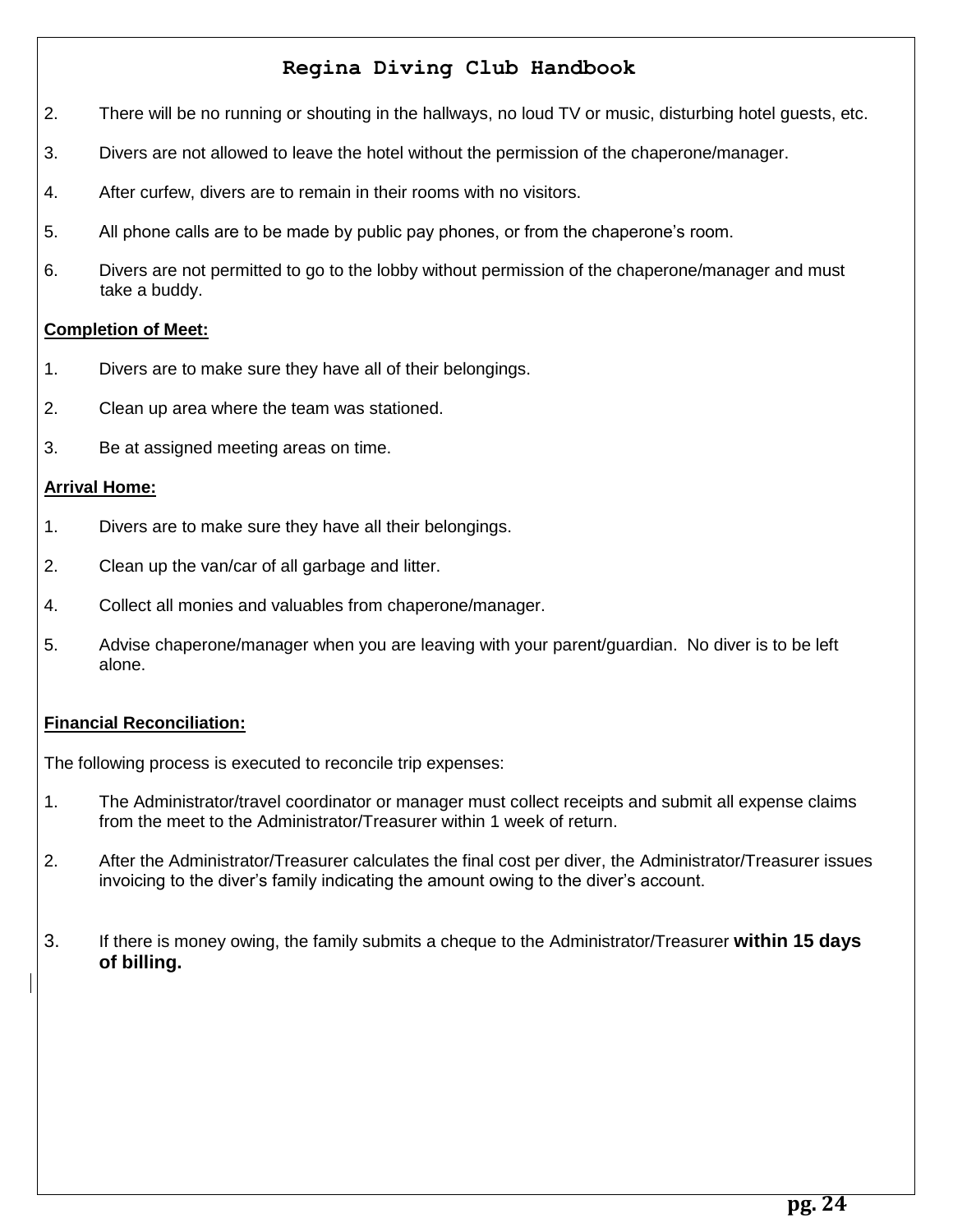# **CHAPERONE/MANAGER POLICIES AND PROCEDURES**

## <span id="page-24-0"></span>**General:**

- 1. The chaperone/manager is one of the official representatives of RDC and has the authority to enforce rules of conduct on behalf of the Club. The chaperone will abide by the same code of conduct as the divers or coaches.
- 2. The chaperone/manager is responsible for the divers' behaviour at all times, except when the divers are being coached. Please maintain the discipline of the team. If a diver's behaviour is unacceptable, discuss it with them privately.
- 3. Talk with the coaches before team meetings to ensure everyone is on the same page.
- 4. Chaperone/Manager must possess a valid driver's license, if the trip co-ordination requires it.
- 5. Must account for every diver.
- 6. Introduce yourself to the divers before departure.
- 7. Attend all team meetings.
- 8. Ensure the divers are eating and drinking properly.
- 9. Be understanding and maintain a positive atmosphere at all times.
- 10. Ensure that all the divers have all their belongings and the team area is clean.
- 11. Take any injured or sick diver to the doctor/hospital. While absent, ensure that another responsible adult is in charge.
	- 11.1 In a timely manner, contact the parents/guardians of a diver if the diver is taken to the hospital or to a doctor.
- 12. The chaperone must travel to and from the event with the divers.
- 13. The chaperone must accompany the youngest divers to any stores/restaurants if there is more than one option.

### **Selection of Chaperones:**

#### **The Head Coach will make a formal request when it is determined that it is necessary.**

The Head Coach will determine:

1. The number of chaperones required for each meet. The coaches and the chaperone are required to ask for parent assistance in the event that a diver is sick or requires special attention, or more than one chaperone will be required. Older divers will not be responsible for the younger divers during any team outings, this is the job of the coaches and the chaperones. Parents are required to communicate early and communicate openly about any and all needs or concerns of their diver.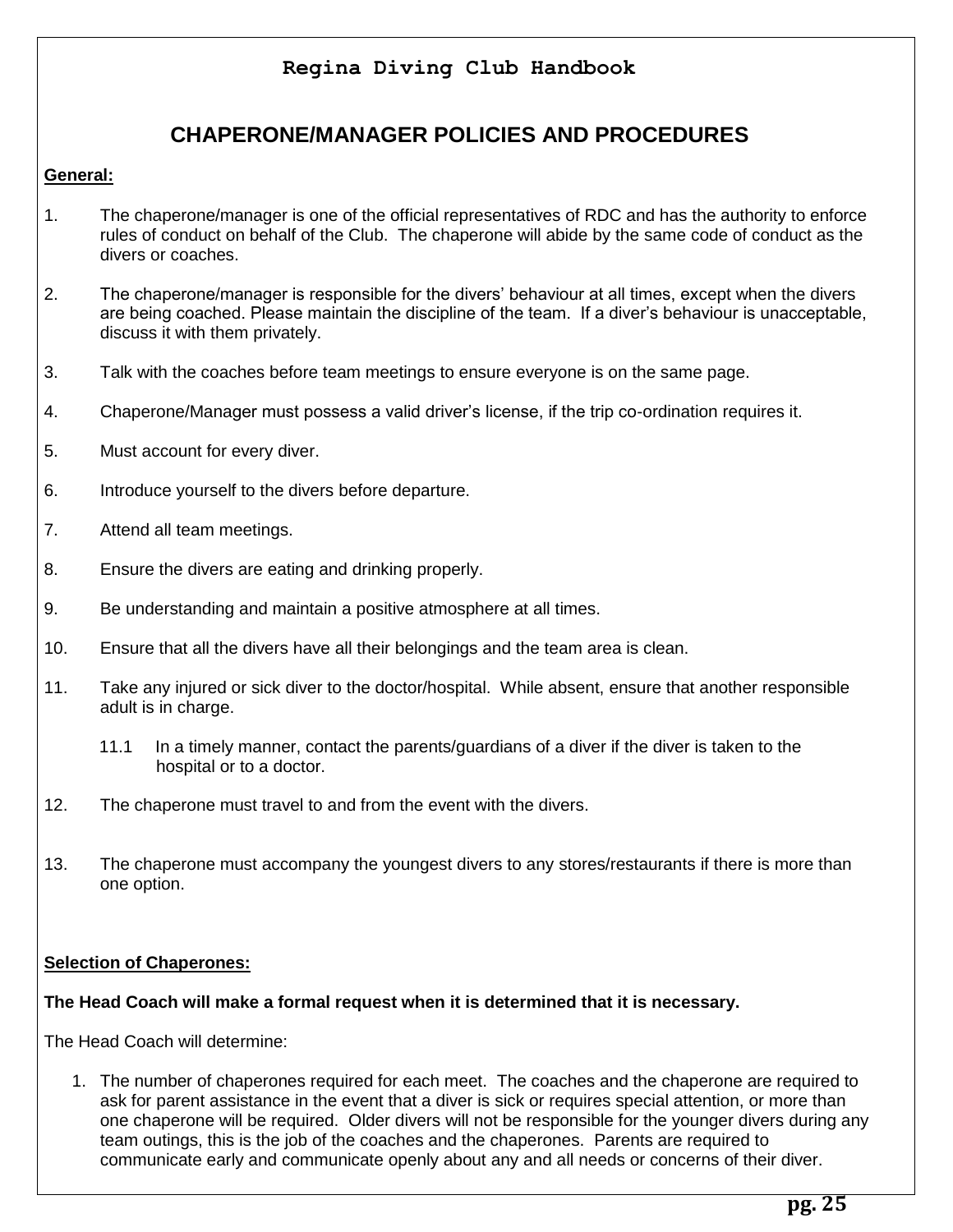- 2. Whether cooking will be involved in the chaperone's duties and the financial considerations of this decision.
- 3. Selection of the chaperones.

The chaperone may be the coach with his/her consent and the unanimous consent of all families involved with that meet. Should unanimous consent not be reached, a chaperone will be requested using the usual procedure. The head coach will inform the board of the need for chaperones and the number required so that the Board can assist in the chaperone assignment.

4. The Board may be brought in if there are questions, in any of the above decisions.

The criteria to be considered during the selection of the chaperone includes: location of the meet, type of meet, meet duration, mode of travel, number of athletes and coaches attending the meet, age and gender of the athletes and the individuals available to chaperone.

The chaperone/managers are responsible for the behaviour and safety of the divers. They are also on duty 24 hours a day.

### **Chaperone/Manager Etiquette:**

- 1. Chaperone/Manager shall not smoke in front of divers.
- 2. Chaperone/Manager shall not consume alcohol while chaperoning.
- 3. Chaperone/Manager shall not use, consume, possess and/or hand out illegal drugs.
- 4. Chaperone/Manager shall not engage in abusive behaviour toward divers.

### **Duties and Responsibilities:**

- 1. The chaperone/manager shall be familiar with the Club Handbook.
- 2. The coach will provide a list of all divers attending the meet, prior to the team meeting pre-departure meeting
- 3. Review the divers' medical information before departure. Any questions, ask the diver's parents.
- 4. Collect any monies, medications, health cards, and all other necessary papers for divers, as requested by parents.
- 5. The coach will provide the chaperone/manager with the rooming list.
- 6. Be at the pool for all training times and competitions, unless otherwise advised by the coach.

#### **Upon Arrival and at Hotel:**

- 1. The chaperone may be required to check into the hotel, arrange to have the phones shut off and movies blacked out.
- 2. Distribute one key per room and keep the other with you at all times.
- 3. Meet with divers and review behaviour guidelines, curfews and consequences.
- 4. Purchase food (breakfast, fruit, snacks, juice and water dinner food if cooking). Please be aware of any food allergies or special dietary requirements. An allotment of funds will be provided prior to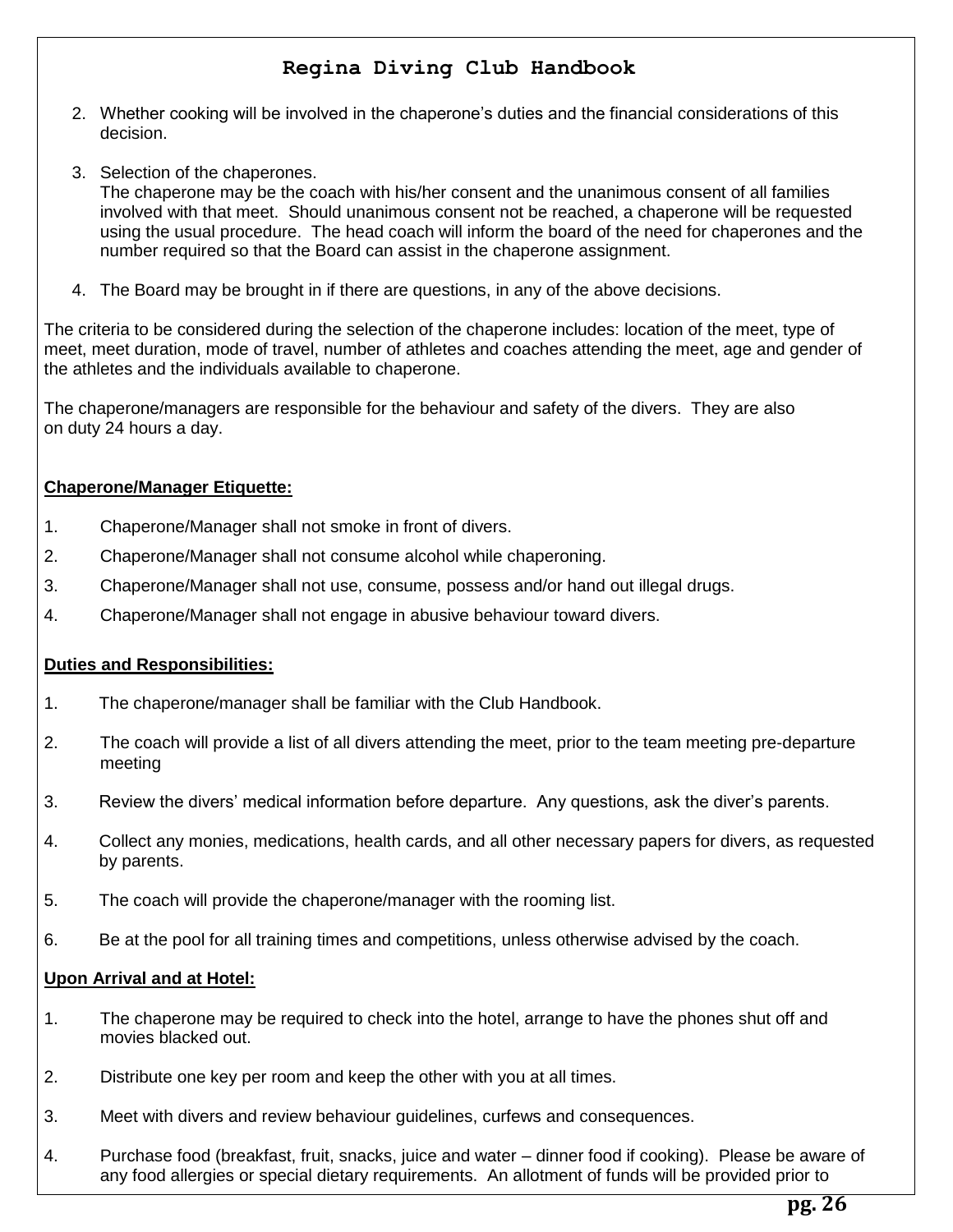departure.

- 5. Make sure all divers are up, have eaten breakfast and are ready to leave at the appropriate time.
- 6. Have dinner ready (or reservations at a restaurant) at appointed time.
- 7. Enforce curfew.

### **Billets (when applicable):**

- 1. Meet with the billet chairperson to obtain a copy of billet list with phone numbers.
- 2. Leave a number where you and the coaches can be reached.
- 3. Do not leave appointed area until all divers have been picked up.
- 4. There shall be no changes in billeting unless there is a medical problem or uncomfortable situation.
- 5. In conjunction with the coach, make changes in accommodations if the need arises, and inform the parents/guardians of the diver.
- 6. Make sure all divers are accounted for at training and departure time.
- 7. Make sure all divers and billets are aware of departure time.
- 8. Remind divers to double-check for personal articles at the billet's home and to bring everything to the pool on last day.

#### **Upon Departure:**

- 1. Ensure all divers are accounted for.
- 2. Make last check of all rooms before leaving.
- 3. Check out of the hotel.

#### **Arrival Home:**

1. The chaperone completes a trip summary for the Head Coach, including all receipts and refunds (if applicable).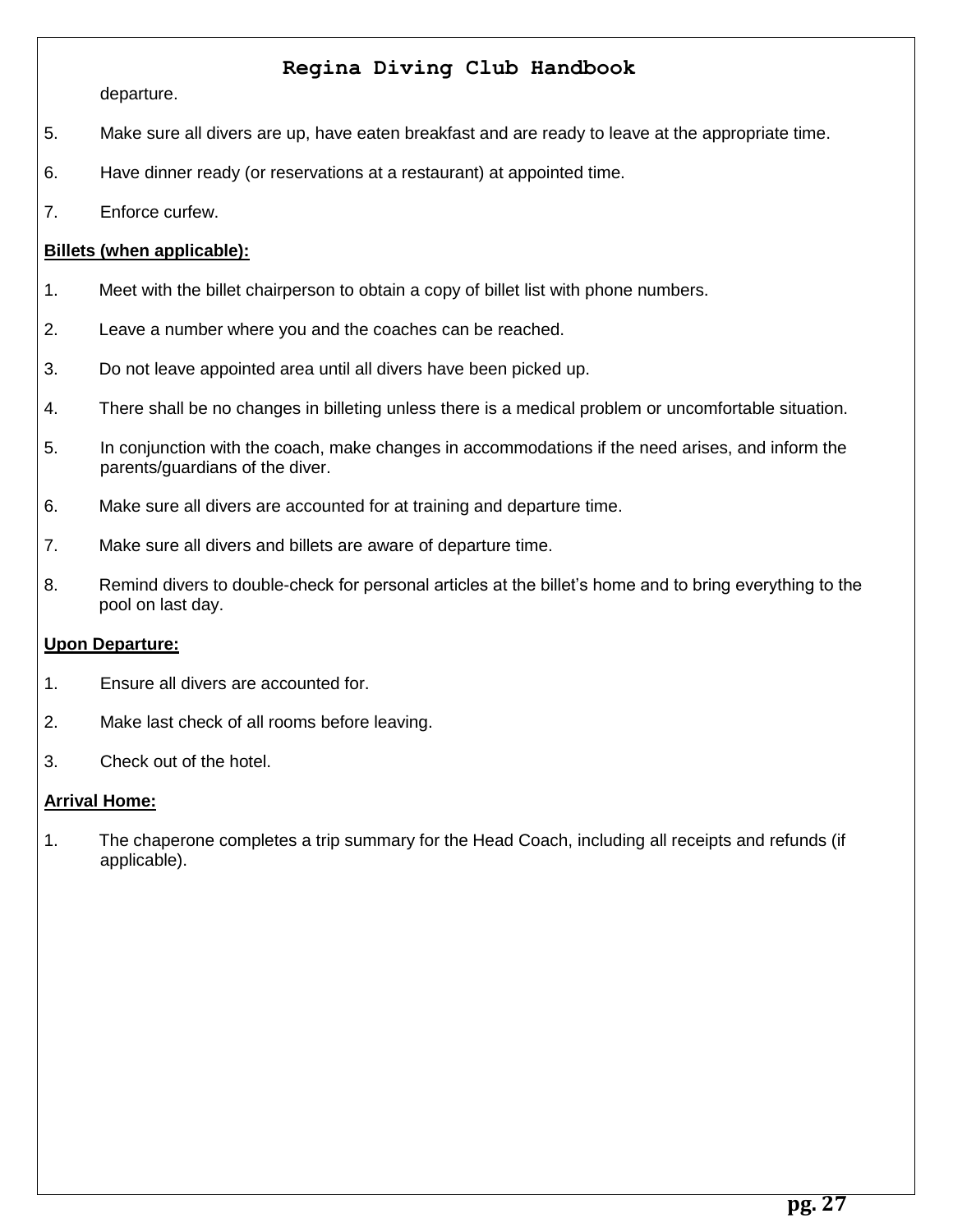# **DISCIPLINARY POLICIES AND PROCEDURES**

<span id="page-27-0"></span>For all minor disciplinary situations, the Head Coach will be responsible for issuing the consequence. The disciplinary situation must be documented, along with the disciplinary action and kept in the athlete's file. If the situation continues, a meeting between the coach, diver, parents of the diver, and a third party if requested by any of the parties involved, will be held to discuss the situation and work out a positive solution. When a suspension is warranted, whether temporary or permanent, the Coach will consult with the parents and the RDC Board of Directors. The Board may then conduct an inquiry into the matter, if warranted.

Disruptive behavior by divers or parents will not be tolerated. Depending on the severity and the nature of the "poor" behavior, the following consequences may apply:

- 1. Constructive criticism and explanation of why/how such behaviour is inappropriate.
- 2. Restriction of privileges.
- 3. Time out.
- 4. Removal from remaining practice session.
- 5. Reduction in training schedule.
- 6. Temporary suspension.
- 7. Permanent suspension.

When a diver is removed from the balance of practice, they are to get dressed and sit in the deep end bleachers for the rest of the practice. They are not allowed in the training area until the end of training, when they will meet with their coach. Parents must be informed of this in a recurring situation.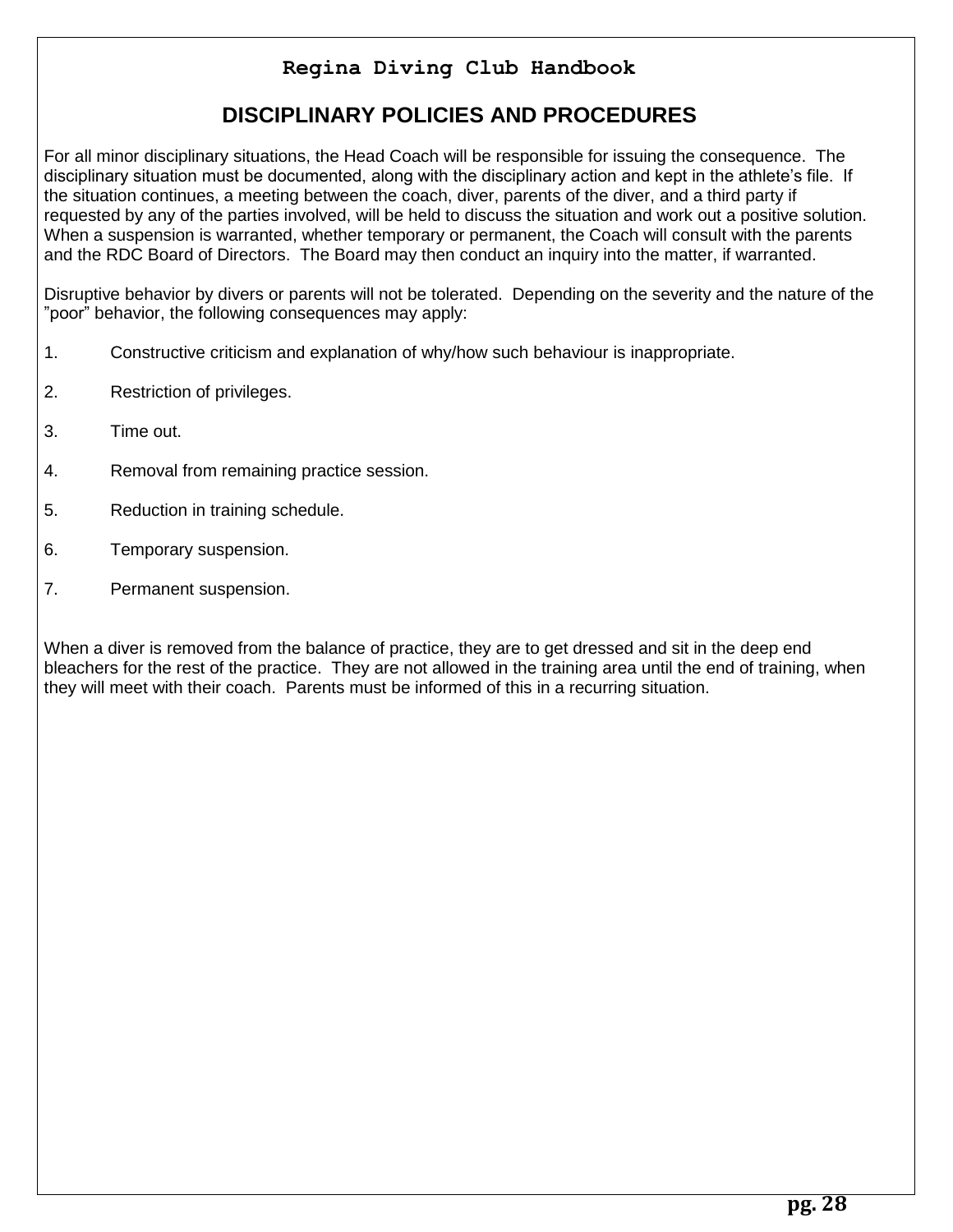# **PROGRAM CHANGE POLICY**

<span id="page-28-0"></span>In order to change programs, divers must pass the required skills to move into the next level.

Registration into the competitive programs is by invitation of the Head Coach, and as space allows.

Upon invitation, the Head Coach will provide the parent with a package of information, including forms to be completed and forwarded to the Administrator.

Written notifications of all program changes must be given to the Administrator.

Parents should complete the Program Change form, along with a revised Payment Schedule (see forms in Appendix D) and submit the forms to the Treasurer and/or Registrar within 2 weeks of changing a program.

For athletes making program changes, the official date for calculation of fees and bingo responsibility shall be as follows:

- A change prior to the 15<sup>th</sup> of the month will have the fee retroactive to the beginning of the month.
- A change after the 15<sup>th</sup> of the month will have the fee adjusted at the beginning of the next month.

<span id="page-28-1"></span>Program changes must be noted on the appropriate form, signed, dated with the start date, and submitted to the coach as soon as the change is made.

# **REFUND POLICY**

The Parent is responsible for notifying the Head Coach with written notice of a program withdrawal.

The official termination date for calculation of fees and bingo responsibility shall be as follows:

- Fees are in effect until written notification of termination is given. Parents are responsible for providing this written termination to the Head Coach.
- Fees must be paid in full for the month in which the termination takes place

### **Notes:**

- Annual registration fee is \$200 and it is non-refundable. Please refer to the Registration Form.
- Bingo commitments will be pro-rated, but will not be pro-rated to less than 1 bingo.
- Any outstanding bingo commitments must be resolved, prior to refunds being issued.
- After May  $15<sup>th</sup>$ , no refunds will be given.

## **INJURY / ILLNESS**

<span id="page-28-2"></span>In the case of an injury or illness lasting 4 weeks or more, annual membership fees shall be reduced if the following conditions are met:

- The injury or illness has caused the diver to miss all diving sessions for a minimum of 4 weeks;
- The coach has been informed from the onset as to the reason for absence and the expected date of return; and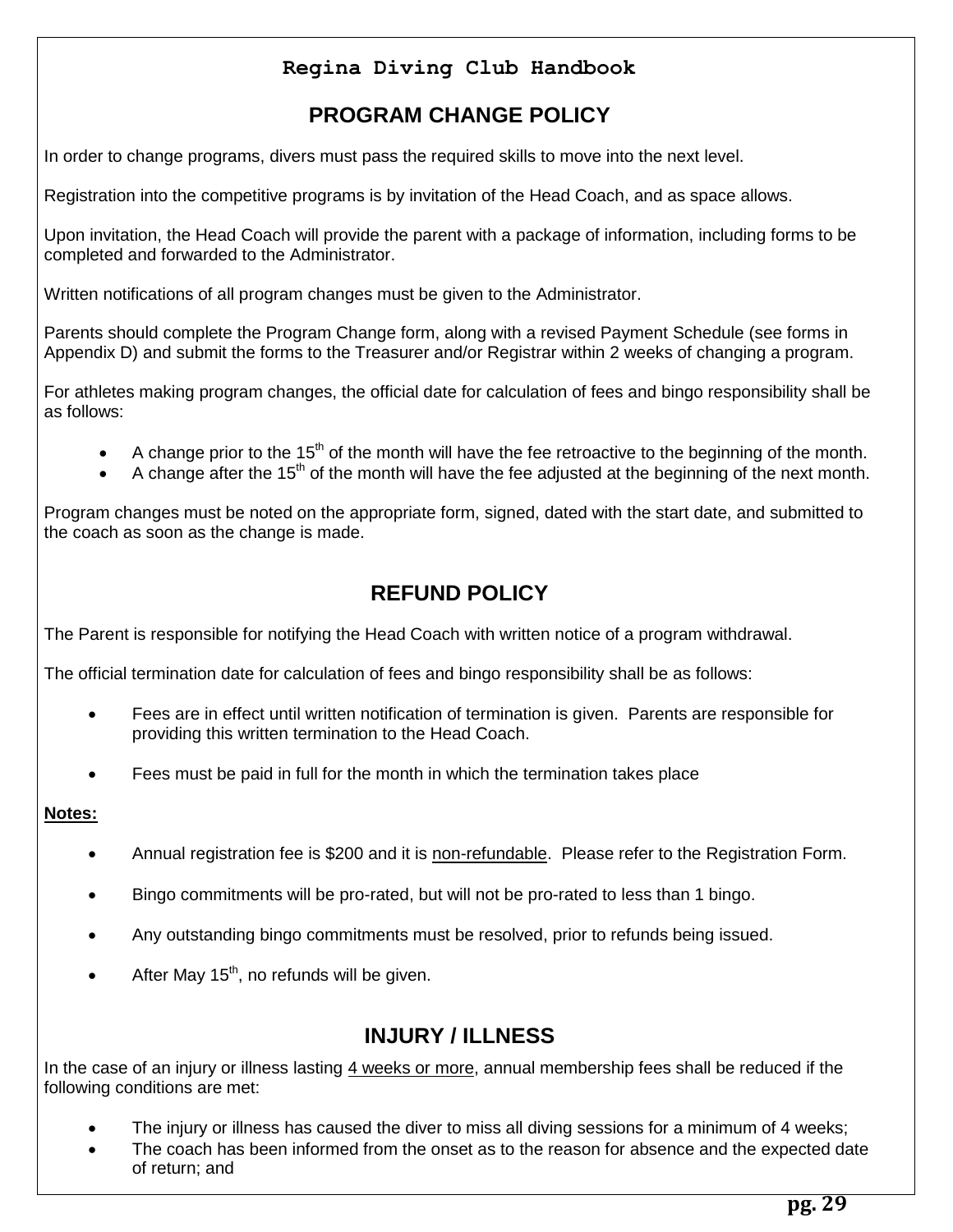A written request for a reduction in fees, which states the particulars of the case (the nature of the injury or illness, and the pertinent dates) is received by the Head Coach immediately and filed with the Administrator within 14 days after the member's return to the diving program.

In these situations, the membership fees will be reduced by an amount calculated as:

annual fee x (complete weeks missed)/40 weeks less the \$200 registration fee

<span id="page-29-0"></span>Bingo commitments will be pro-rated, but will not be pro-rated less than 1 bingo.

## **SUSPENSION**

<span id="page-29-1"></span>In the case of a suspension from a program by the Head Coach, lasting less than 4 weeks, no reduction will be made to either the annual membership fee or bingo commitments.

# **INCIDENTALS**

The annual Registration fee will not be refunded in any circumstances.

<span id="page-29-2"></span>Extra bingo credits are not paid out but rather applied to future fees.

# **APPEALS**

Appeals may be directed in writing to the Regina Diving Club Board of Directors.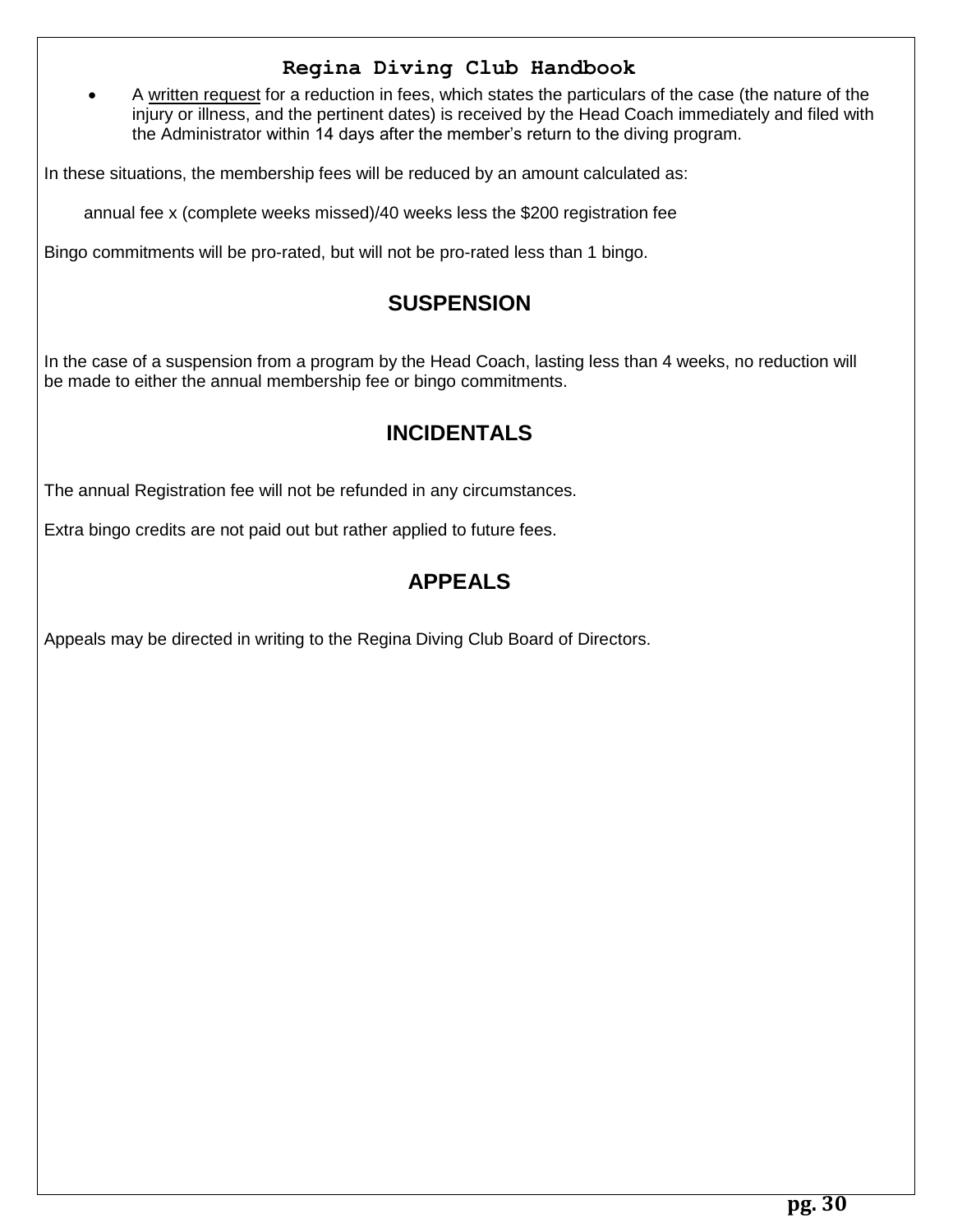# **Regina Diving Club Handbook GLOSSARY**

- <span id="page-30-0"></span>**Armstand** Group of dives performed only on platform where the diver performs a handstand with their back towards the water. The diver can rotate their feet towards the platform (cut-through) or towards the water (forward).
- **Backward** Group of dives where the diver stands backwards on the end of the board and their head rotates away from the diving board.
- **Balk** A balk (baulk) occurs when a diver starts their approach or takeoff and then stops before they have left the board. Frustrating in practice and penalized in competition.
- **Bubbles** Compressed air is triggered released from the deepest part of the pool bottom. The bubbles lessen the surface tension of the water, thus "softening" it. Used when divers are learning a new dive, or sometimes just for fun!
- **Crowhop** When a diver, upon executing a standing dive, lifts his or her feet slightly of the board or platform prior to takeoff.
- **D.D.** The Degree of Difficulty is a weighted index to reward/recognize harder dives from easier ones. Judges' scores reflect only the diver's ability to perform a skill, not how hard it is. The judges' score is multiplied by the D.D. to arrive at a point total for that particular dive.
- **Dive list** In competitions, diver must compete a minimum number of divers initiated from different directions, depending on the diver's age and skill list.
- **DPC** The *Diving Plongeon Canada* is the national governing body of the sport and is based in Ottawa.
- **Failed (incomplete) dive** A dive that is obviously other than that which was announced, is more than 90 degrees off from the desired number of rotations and/or is over (or under) twisted by more than 90 degrees.
- **FINA** The *Federation Internationale de Nation Amateur* is the international governing body for all aquatic sports – synchro, swimming, water polo and diving.
- **Forward** The group of dives where the diver leaves the board facing forward and their head rotates away from the board.
- **Hurdle** The final step on a running dive on the springboard, must be done from one foot leading to a two-footed landing. Immediately proceeds the take-off.
- **Inward** The group of dives where the diver stands backwards on the end of the board and their head rotates towards the diving board.
- **Level 1 or 2** A level 1 diver is one who meets the CADA dive requirements for their age group and is eligible for national competition. A level 2 diver is one who meets a modified list of dives for their age group and can only dive in level 2 meets.
- **Optional** The body position is optional but the legs shall be together and the toes pointed (also called "Free").

**Platform** Rigid towers at 5, 7 and 10 meter levels.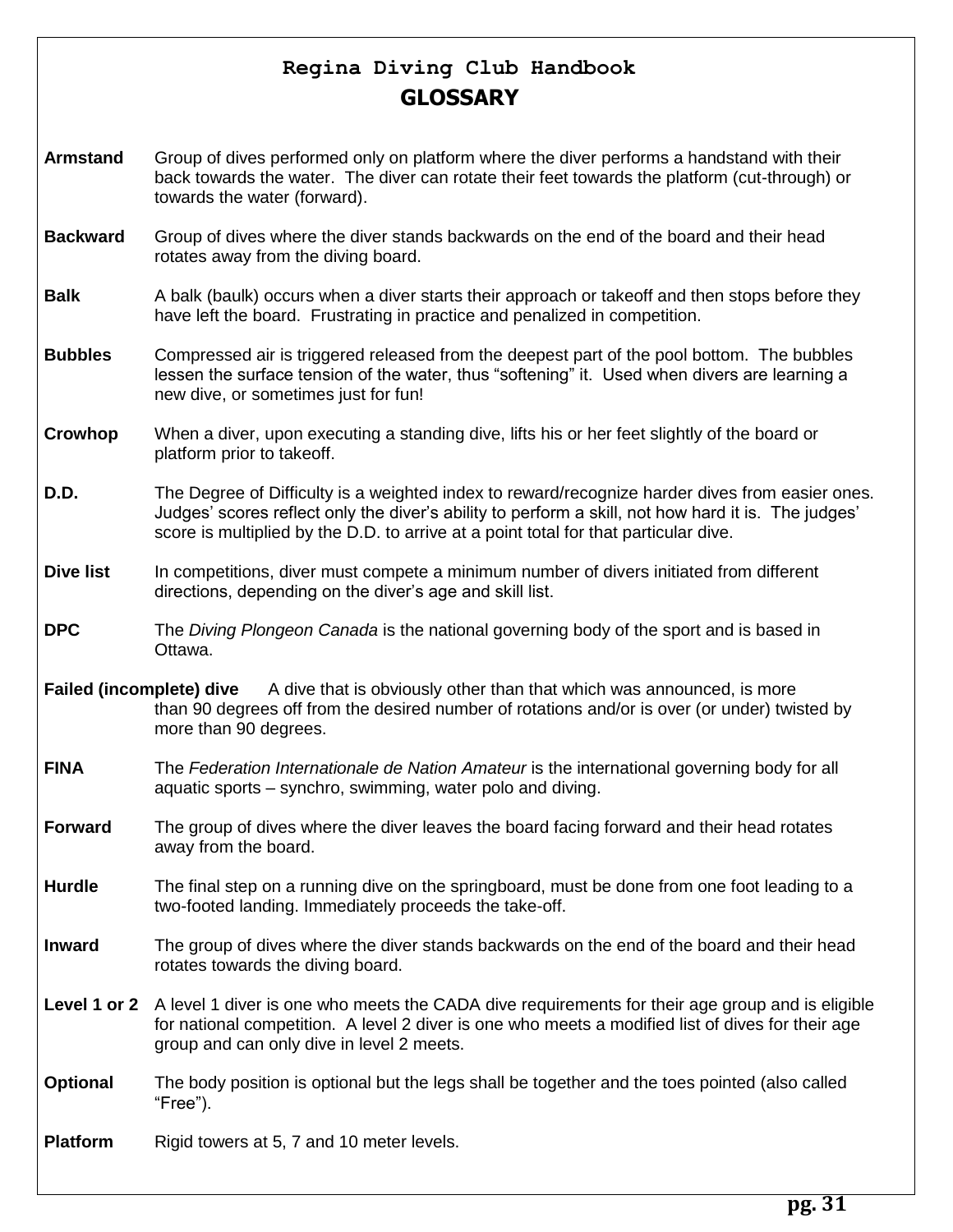# **Regina Diving Club Handbook Pike** A position where the body shall be compact, bent at the hips but the legs must be kept straight at the knees, the feet shall be together and the toes pointed. **Reverse (Gainer)** The group of dives where the diver leaves the board facing forward and their head rotates towards the diving board. **Rip** Occurs when a diver enters the water with no splash. This is a good thing, but not the only element important in a good dive. **SDI** *Saskatchewan Diving Inc.* is the Saskatchewan governing body of the sport and is located in Regina. **Straight** A position where the body shall not be bent, either at the knees or at the hips, the feet shall be together and the toes pointed (also called "Layout"). The position of the arms is optional. **Springboard** A sixteen foot long piece of aluminium with a movable fulcrum. There are separate competitive events on the one and three meter levels. **Tuck** A position where the body shall be compact, bent at the knees and hips with the knees and feet together and the toes pointed. The position of the arms is optional. **Twister** A rotation about the long axis of the body, performed simultaneously with a regular somersaulting action. Twisting dives are usually performed in the optional (free) position.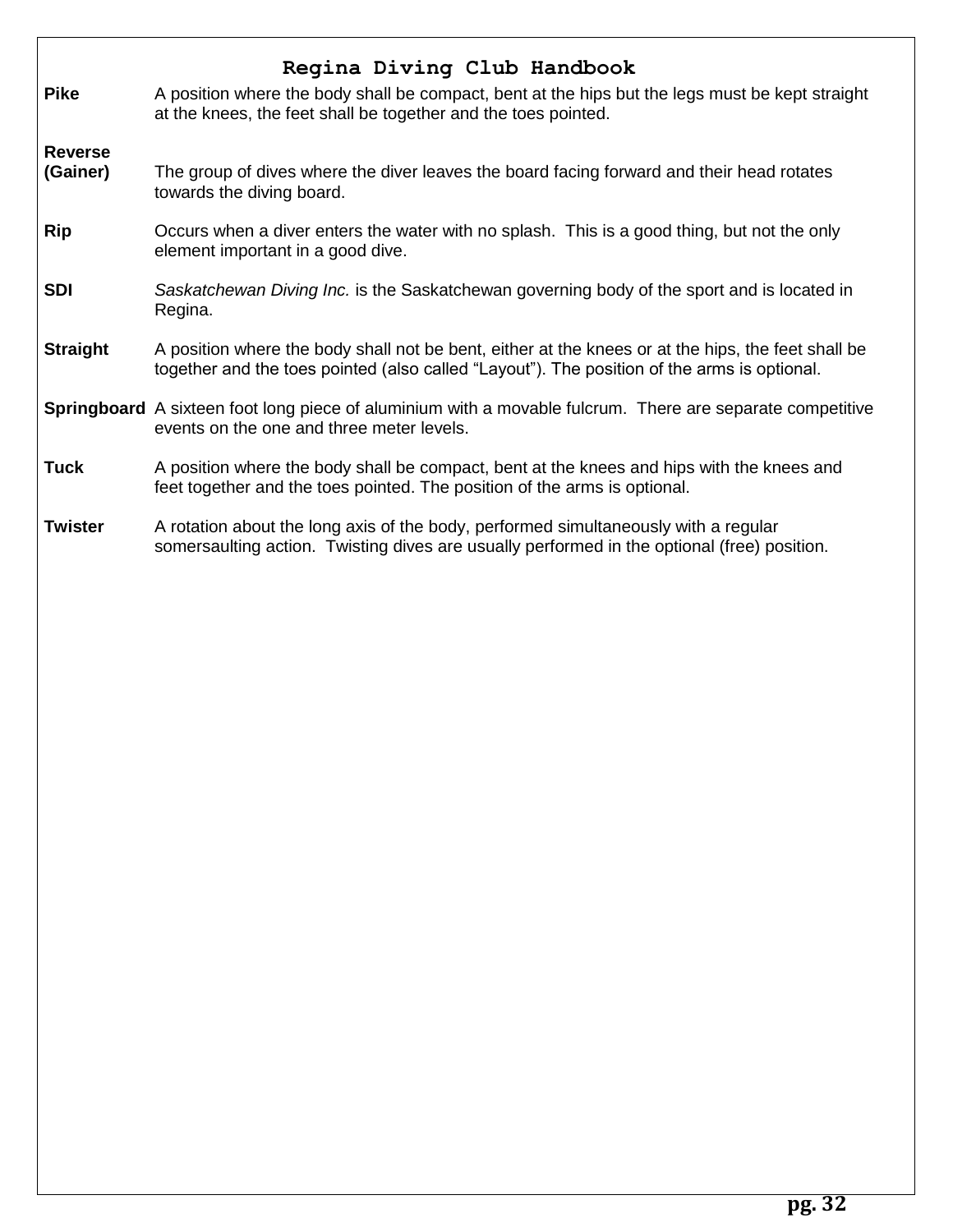# **APPENDIX A: KEY CONTACTS AND REFERENCES**

### <span id="page-32-0"></span>**Key Contacts:**

| Head Coach -<br>Assistance Head Coach - | Laura Desautels<br>Jana Klein                                    | laura@reginadiving.ca<br>jana@reginadiving.ca |          |
|-----------------------------------------|------------------------------------------------------------------|-----------------------------------------------|----------|
| <b>Competitive Administrator</b>        | Carol Lunn                                                       | carol@reginadiving.ca                         |          |
| <b>Recreation Administrator</b>         | Robin Tinani                                                     | robin@reginadiving.ca                         |          |
|                                         | <b>Board of Directors:</b>                                       |                                               |          |
| President-                              | <b>Wade Clairmont</b><br>wade.clairmont@viterra.com              | 596-0183                                      |          |
| <b>Vice President -</b>                 | <b>Trevor Black</b>                                              | 551-8461                                      |          |
| Treasurer-                              | Jettblack70@hotmail.com<br>Deneeca Ludwar<br>niknaks@sasktel.net | 789-8116                                      |          |
| Secretary-                              | Jennifer McKenzie<br>jenmckenziesk@gmail.com                     | 543-0744                                      |          |
| Registrar-                              | Korene Boehm<br>boehm@accesscomm.ca                              | 586-1532                                      | 551-6536 |
| SDI Rep-                                | Korene Boehm<br>boehm@accesscomm.ca                              | 586-1532                                      |          |
| <b>Bingo Coordinator -</b>              | <b>Nicole Gallais</b><br>most.physio@gmail.com                   |                                               |          |
| <b>Members At Large:</b>                | Jackie Hatherly                                                  | 526-9879                                      |          |
|                                         | jackiehatherly@gmail.com<br>Katherine Cheah                      | 596-7239                                      |          |
|                                         | katcheah@accesscomm.ca<br>Iryna Haidash                          | 737-9617                                      |          |
|                                         | haidash@sasktel.net<br>Jennifer Love-Green                       | 502-0189                                      |          |
|                                         | jenlovegreen@gmail.com                                           |                                               |          |

## **Web Sites:**

Canadian Amateur Diving Association (CADA): [www.diving.ca](http://www.diving.ca/)

Regina Diving Club: [www.reginadiving.ca.](http://www.reginadiving.ca/)

Dive Sask (SDI): [www.saskdiving.ca](http://www.saskdiving.ca/)

Canadian Centre for Ethics in Sports: [www.cces.ca](http://www.cces.ca/)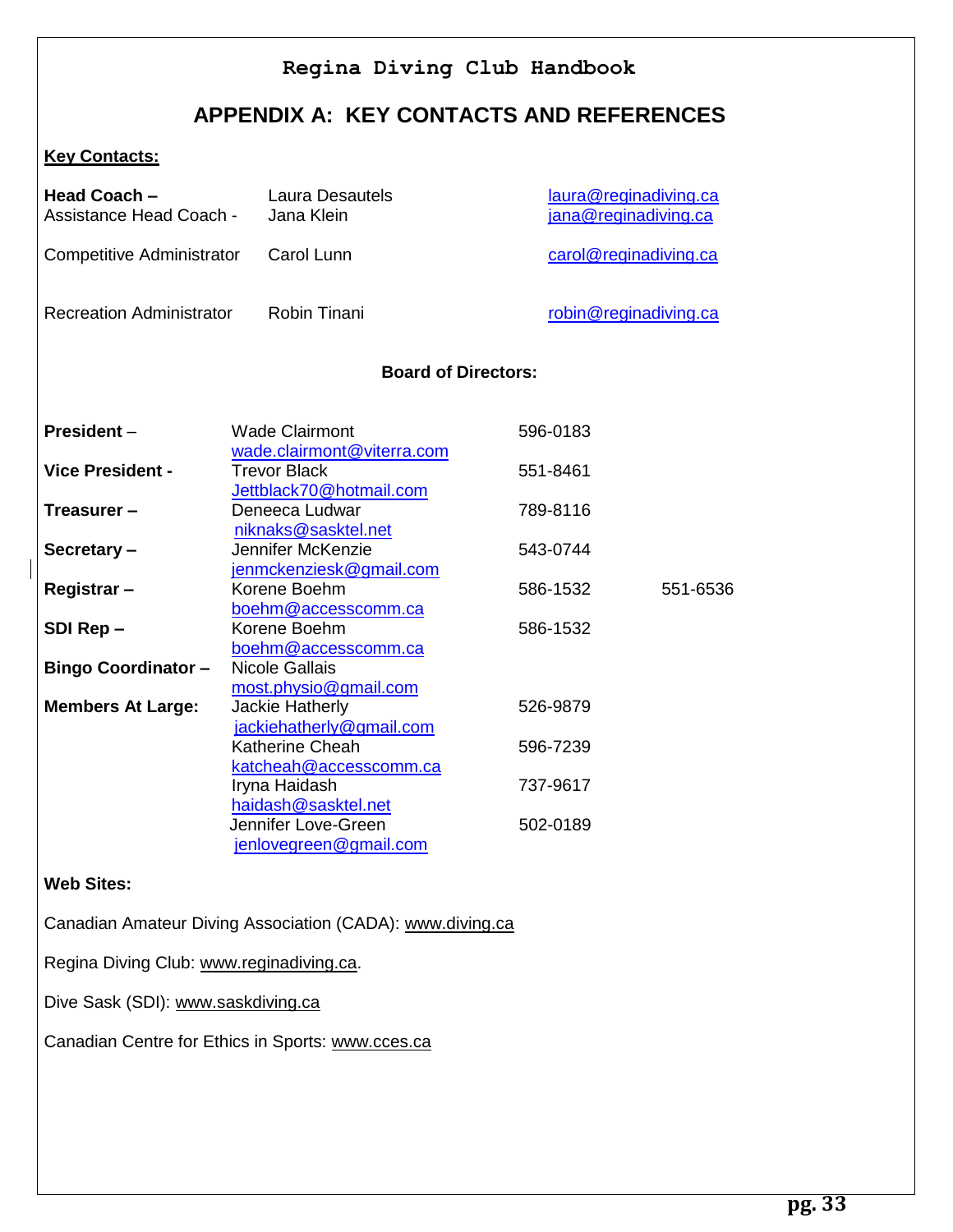# **APPENDIX B: PAYMENT OPTIONS**

<span id="page-33-0"></span>All competitive programs have annual fees that may be pre-paid with post-dated cheques payable to the Regina Diving Club. **All posted-dated cheques must be dated for the 1st of each month.**

For competitive programs, you may pay your fees in one annual payment, semi-annually, or in ten instalments payments. Cheques should be written for a minimum of 10% of your fees (for example, if your diver's yearly fees are \$800, each cheque would be \$80.)

If any payment is returned to us NSF, repayment has to happen immediately accompanied by a \$25 NSF fee.

## **Registration fee:**

The first \$200 of your annual fee is considered your registration fee, and it is non-refundable.

### **Fund-raising:**

 Families may reduce their fees by participating in optional bingos. One major meet is hosted each year at which every club family is expected to help at. Various fundraising opportunities will arise throughout the year and club members are encouraged to participate in at least one to keep fees reasonable.

### **Family discount:**

 Any family with 2 divers in a competitive program will NOT be required to meet the FULL bingo commitments for the 2 divers. Instead they will be required to fulfill the stated bingos for the diver in the highest tier of diving and then be required to fulfill ONE HALF of the bingo requirements for the second diver.

#### **NSF cheques:**

NSF cheques are subject to a \$25 administration fee, plus any bank charges.

#### **Delinquent accounts**:

 Delinquent accounts (defined as greater than 2 months in arrears in fees and/or travel expenses) with no active re-payment plan on file, shall be notified that Regina Diving Club will be assessed 1% per month late fee. Divers with accounts greater than 3 months in arrears ARE NOT ALLOWED to train or compete. They will be notified by electronic mail of this suspension. (Board Meeting - Nov 9/2000)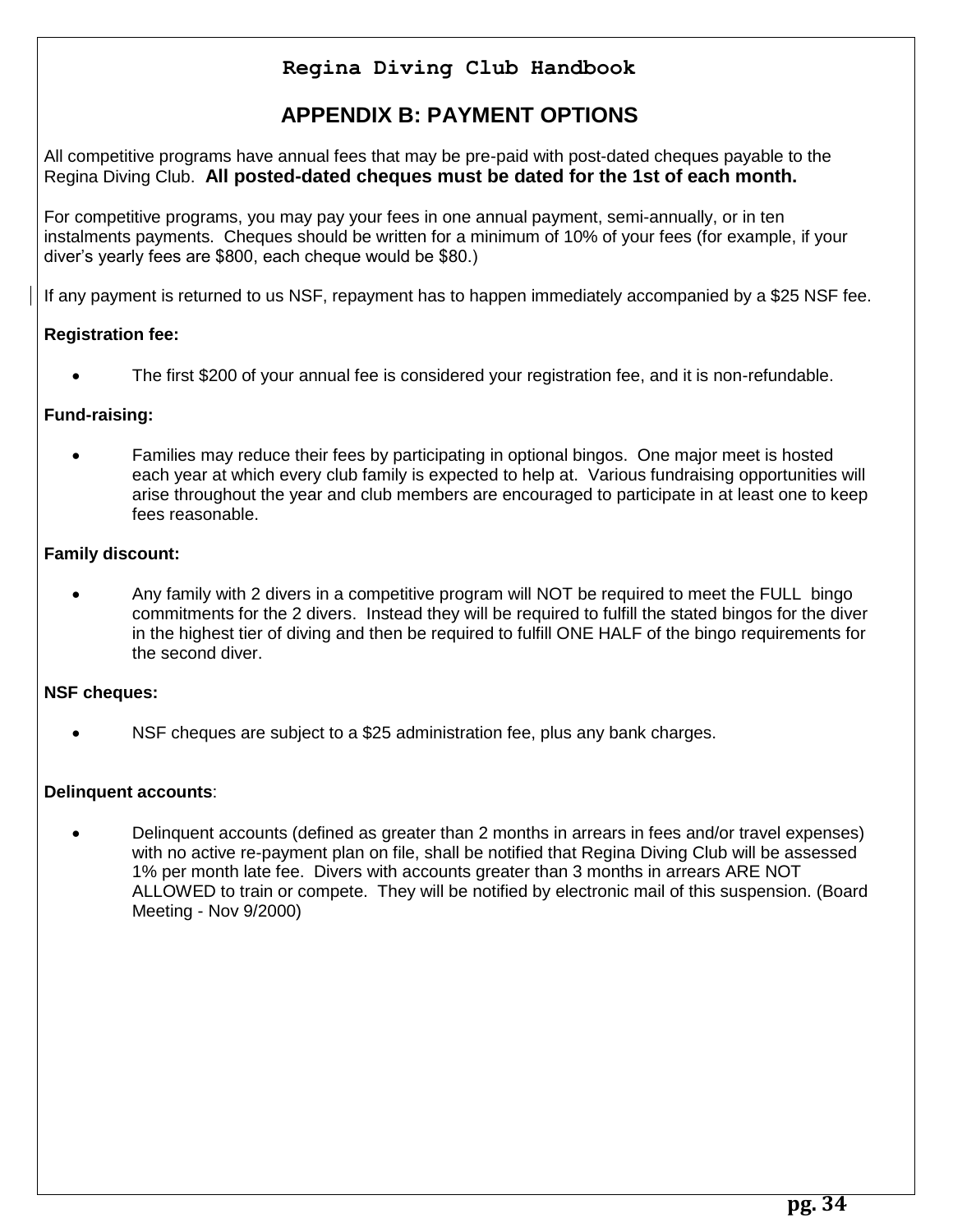<span id="page-34-1"></span><span id="page-34-0"></span>

| Postal Code: <u>_________________</u><br><u> Andreas Andrewski, američki program i predsjednje programati i predsjednje programati i predsjednje programati</u><br>$***$<br>I hereby grant the Regina Diving Club permission to use, for promotional purposes and web content,<br>photographs of my child taken during the 2014-15 dive season. $*$ ______________(yes or no).<br>Please select one of the following weekly options (please refer to program descriptions for more information):<br>Water Beetles (5-6 years old) (2 days X 1.5 hours per day) PAYMENT is required at REGISTRATION<br>\$1225<br>NIGHT - Please have cheques ready.<br>\$930 plus 4 bingos<br><b>JR Novice/Pre-Competitive</b><br>2 days X 2 hours per day<br>3 days X 2 hours per day<br>\$1600<br>\$1990<br>\$1160 plus 6 bingos _______ \$1400 plus 8 bingo<br>The RDC will collect a \$100 payment at the<br><b>Pre National</b><br>beginning of each year, as a bond against<br>2 days X 2.5 hours per day<br>3 days X 2.5 hrs per day<br>\$1750<br>\$2200<br>\$1300 plus 6 bingos<br>\$1600 plus 8 bingos<br>have met your commitment, you will email the<br>cheque. If your email report is not received,<br><b>SR Novice</b><br>2 days X 3 hours per day<br>3 days X 3 hrs per day<br>\$1990<br>all cheques will be cashed on May 1 <sup>st</sup> of each<br>\$2900<br>\$1540 plus 6 bingos<br>\$2300 plus 8 bingos<br>year.<br>I would like to help the club in the following<br>Junior National 2/National 1 (4 practices per week)<br>areas:<br>\$3880<br>\$2700 plus 16 bingos<br><b>National 2</b> (5 practices per week)<br>\$4680<br>\$3200 plus 20 bingos |                                                | Male/Female: ___________________                                                                          |
|----------------------------------------------------------------------------------------------------------------------------------------------------------------------------------------------------------------------------------------------------------------------------------------------------------------------------------------------------------------------------------------------------------------------------------------------------------------------------------------------------------------------------------------------------------------------------------------------------------------------------------------------------------------------------------------------------------------------------------------------------------------------------------------------------------------------------------------------------------------------------------------------------------------------------------------------------------------------------------------------------------------------------------------------------------------------------------------------------------------------------------------------------------------------------------------------------------------------------------------------------------------------------------------------------------------------------------------------------------------------------------------------------------------------------------------------------------------------------------------------------------------------------------------------------------------------------------------------------------------------------------------------------------|------------------------------------------------|-----------------------------------------------------------------------------------------------------------|
|                                                                                                                                                                                                                                                                                                                                                                                                                                                                                                                                                                                                                                                                                                                                                                                                                                                                                                                                                                                                                                                                                                                                                                                                                                                                                                                                                                                                                                                                                                                                                                                                                                                          |                                                |                                                                                                           |
|                                                                                                                                                                                                                                                                                                                                                                                                                                                                                                                                                                                                                                                                                                                                                                                                                                                                                                                                                                                                                                                                                                                                                                                                                                                                                                                                                                                                                                                                                                                                                                                                                                                          |                                                |                                                                                                           |
|                                                                                                                                                                                                                                                                                                                                                                                                                                                                                                                                                                                                                                                                                                                                                                                                                                                                                                                                                                                                                                                                                                                                                                                                                                                                                                                                                                                                                                                                                                                                                                                                                                                          |                                                |                                                                                                           |
|                                                                                                                                                                                                                                                                                                                                                                                                                                                                                                                                                                                                                                                                                                                                                                                                                                                                                                                                                                                                                                                                                                                                                                                                                                                                                                                                                                                                                                                                                                                                                                                                                                                          |                                                |                                                                                                           |
|                                                                                                                                                                                                                                                                                                                                                                                                                                                                                                                                                                                                                                                                                                                                                                                                                                                                                                                                                                                                                                                                                                                                                                                                                                                                                                                                                                                                                                                                                                                                                                                                                                                          |                                                |                                                                                                           |
|                                                                                                                                                                                                                                                                                                                                                                                                                                                                                                                                                                                                                                                                                                                                                                                                                                                                                                                                                                                                                                                                                                                                                                                                                                                                                                                                                                                                                                                                                                                                                                                                                                                          |                                                |                                                                                                           |
|                                                                                                                                                                                                                                                                                                                                                                                                                                                                                                                                                                                                                                                                                                                                                                                                                                                                                                                                                                                                                                                                                                                                                                                                                                                                                                                                                                                                                                                                                                                                                                                                                                                          |                                                |                                                                                                           |
|                                                                                                                                                                                                                                                                                                                                                                                                                                                                                                                                                                                                                                                                                                                                                                                                                                                                                                                                                                                                                                                                                                                                                                                                                                                                                                                                                                                                                                                                                                                                                                                                                                                          |                                                |                                                                                                           |
|                                                                                                                                                                                                                                                                                                                                                                                                                                                                                                                                                                                                                                                                                                                                                                                                                                                                                                                                                                                                                                                                                                                                                                                                                                                                                                                                                                                                                                                                                                                                                                                                                                                          |                                                |                                                                                                           |
|                                                                                                                                                                                                                                                                                                                                                                                                                                                                                                                                                                                                                                                                                                                                                                                                                                                                                                                                                                                                                                                                                                                                                                                                                                                                                                                                                                                                                                                                                                                                                                                                                                                          |                                                |                                                                                                           |
|                                                                                                                                                                                                                                                                                                                                                                                                                                                                                                                                                                                                                                                                                                                                                                                                                                                                                                                                                                                                                                                                                                                                                                                                                                                                                                                                                                                                                                                                                                                                                                                                                                                          |                                                |                                                                                                           |
|                                                                                                                                                                                                                                                                                                                                                                                                                                                                                                                                                                                                                                                                                                                                                                                                                                                                                                                                                                                                                                                                                                                                                                                                                                                                                                                                                                                                                                                                                                                                                                                                                                                          |                                                | Post Dated Cheque for Volunteer Bond. \$100                                                               |
|                                                                                                                                                                                                                                                                                                                                                                                                                                                                                                                                                                                                                                                                                                                                                                                                                                                                                                                                                                                                                                                                                                                                                                                                                                                                                                                                                                                                                                                                                                                                                                                                                                                          |                                                | 8 hours of volunteer time per family. When you                                                            |
|                                                                                                                                                                                                                                                                                                                                                                                                                                                                                                                                                                                                                                                                                                                                                                                                                                                                                                                                                                                                                                                                                                                                                                                                                                                                                                                                                                                                                                                                                                                                                                                                                                                          |                                                |                                                                                                           |
|                                                                                                                                                                                                                                                                                                                                                                                                                                                                                                                                                                                                                                                                                                                                                                                                                                                                                                                                                                                                                                                                                                                                                                                                                                                                                                                                                                                                                                                                                                                                                                                                                                                          |                                                | Volunteer Coordinator so they can destroy your                                                            |
|                                                                                                                                                                                                                                                                                                                                                                                                                                                                                                                                                                                                                                                                                                                                                                                                                                                                                                                                                                                                                                                                                                                                                                                                                                                                                                                                                                                                                                                                                                                                                                                                                                                          |                                                |                                                                                                           |
|                                                                                                                                                                                                                                                                                                                                                                                                                                                                                                                                                                                                                                                                                                                                                                                                                                                                                                                                                                                                                                                                                                                                                                                                                                                                                                                                                                                                                                                                                                                                                                                                                                                          |                                                |                                                                                                           |
|                                                                                                                                                                                                                                                                                                                                                                                                                                                                                                                                                                                                                                                                                                                                                                                                                                                                                                                                                                                                                                                                                                                                                                                                                                                                                                                                                                                                                                                                                                                                                                                                                                                          |                                                |                                                                                                           |
|                                                                                                                                                                                                                                                                                                                                                                                                                                                                                                                                                                                                                                                                                                                                                                                                                                                                                                                                                                                                                                                                                                                                                                                                                                                                                                                                                                                                                                                                                                                                                                                                                                                          |                                                |                                                                                                           |
|                                                                                                                                                                                                                                                                                                                                                                                                                                                                                                                                                                                                                                                                                                                                                                                                                                                                                                                                                                                                                                                                                                                                                                                                                                                                                                                                                                                                                                                                                                                                                                                                                                                          | <b>National 3</b> (6 or more practices a week) | Please refer to the handbook page 15 and 16 for<br>the complete volunteer and committees policy.<br>$***$ |

 $\overline{\phantom{a}}$ 

 $\mathsf{l}$